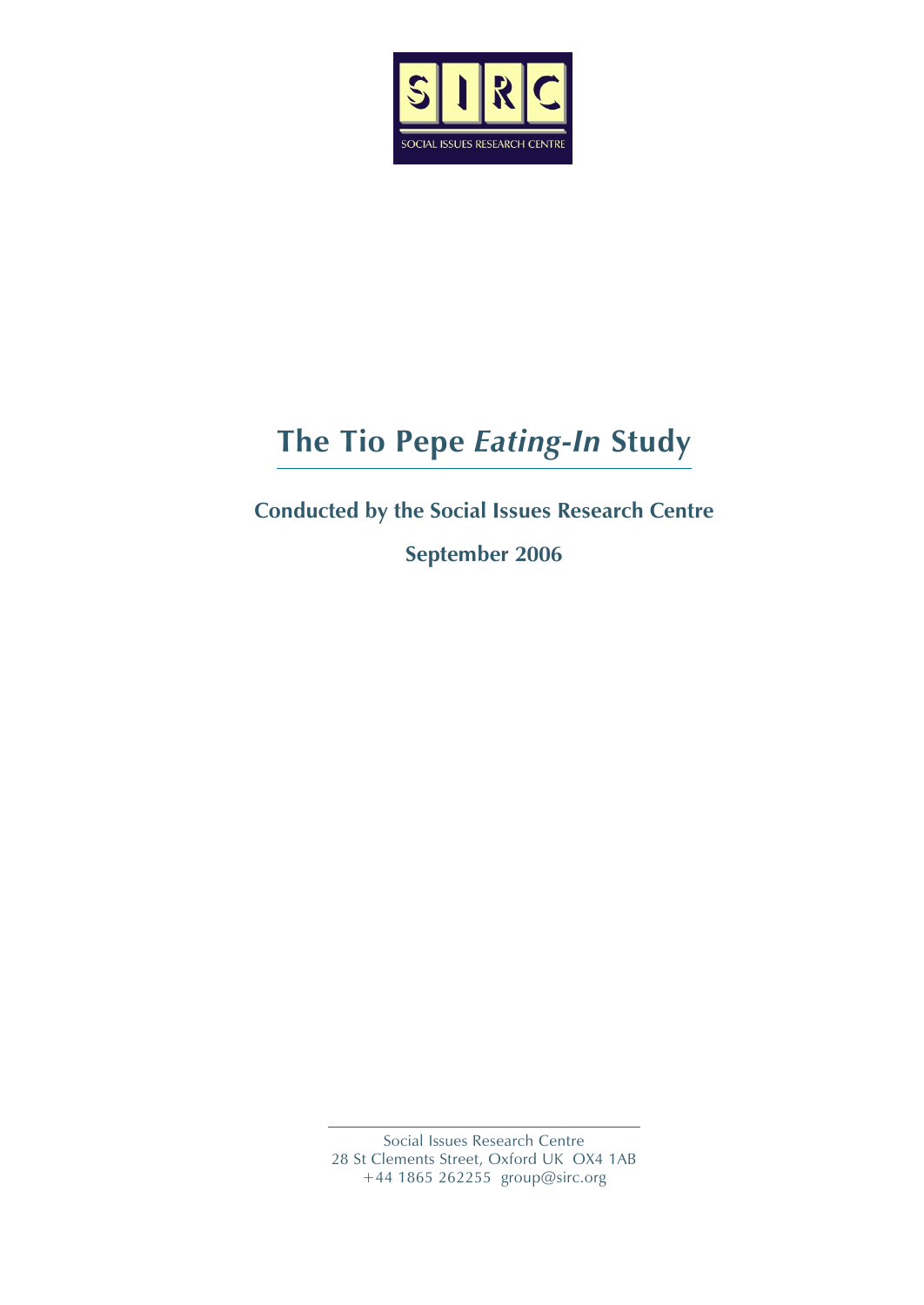### **Contents**

| 2.1 How often do we have friends round for a meal at home? | 6              |
|------------------------------------------------------------|----------------|
| 2.2 How often are we invited to friends for a meal?        | $\overline{7}$ |
| 2.3 How often do we eat out in restaurants with friends?   | 9              |
| $2.4$ Who cooks?                                           | 10             |
| 2.5 Why do we have friends round for a meal?               | 11             |
| 2.6 How do we eat with friends?                            | 13             |
| 2.7 How long do we plan ahead?                             | 14             |
| 2.8 What do we serve?                                      | 15             |
| 2.9 How we choose the drinks?                              | 16             |
| 2.10 What do we call the 'dinner party'?                   | 18             |
| 2.11 Is eating together with friends in decline?           | 19             |
| 3                                                          |                |
| 3.1 The 1970s                                              | 21             |
| 3.2 The 1980s                                              | 22             |
| 3.3 The 1990s                                              | 23             |
| 3.4 The Noughties                                          | 25             |
| 4                                                          |                |
| 4.1 The dinner party is dead. Long live the dinner party!  | 28             |
| 4.2 Keep it causal                                         | 28             |
| 4.3 Keep it 'British'                                      | 28             |
| 4.4 Men in the kitchen                                     | 28             |
| 4.5 Wine                                                   | 29             |
| 4.6 Meal bonding                                           | 29             |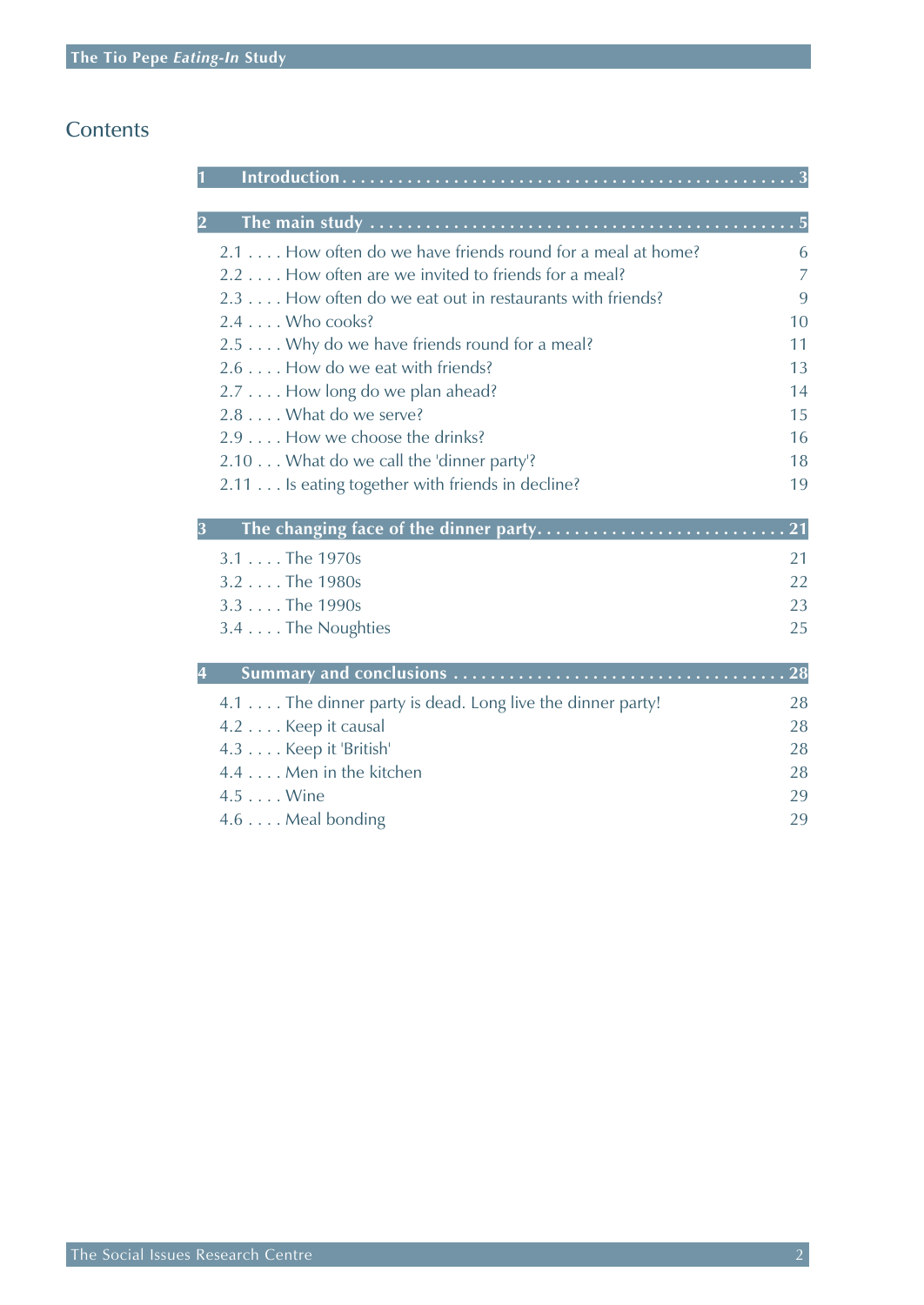## <span id="page-2-0"></span>**1 Introduction**

There have been several gloomy reports over the past few years which claim that a fundamentally important aspect of our lives and culture – the convivial business of eating and drinking together with friends at home – is disappearing. It is an element of that broader prognosis, fuelled by self-appointed experts and social commentators, that society itself is falling apart and with it the 'good old' traditions of British life that we used to treasure so dearly.

 'Death of the dinner party', trumpeted the *Observer* in 2000. "The middle class has had a bellyful of the Saturday night ritual that turned into social terror" wrote Kathryn Hughes, claiming, without much in the way of evidence, that "The dinner party qua dinner party is stone cold dead, suffocated by its formality and pretension. Sometime around 1997 people stopped enjoying the palaver of playing restaurants in their own home."

Like many, perhaps 'wrong', analysis of British social mores, this one continues to pop up in newspapers and magazines at regular intervals. In March of this year, for example, Datamonitor released the news that the 'Culture of eating out signs death of the home meal'. But while they suggested that the *family* meal was more likely to be eaten in a restaurant, pub or fast-food outlet, they had little to say about home entertaining – about which we continue to receive so much advice in the glossy magazines and colour supplements.

This was left to the *Independent* a couple of months later in their report of a study conducted at Manchester University: 'Chattering classes have conversation to go as eating out replaces home dinner parties'. Here, we had surely the final nail in the coffin – a piece of research drawing on the government's Time Use Survey which looks at, as the title suggests, how people divide their time between various activities.

Never mind that the most recent Time Use survey was conducted six years ago, the report on which the pundits of gloom seized was not all that it seemed. The idea that the dinner party is dead was based on the finding that between 1975 and 2000, the time spent entertaining and visiting others in their homes had fallen, on average, by 5 minutes per day. They also noted that the decline was slightly higher for the 'educated' classes. The authors concluded: "This provides circumstantial evidence of the decline of the middle class dinner party and … that middle class sociable dining has shifted from the private to the public sphere – or from homes to restaurants."

It is certainly the case that we eat out now a lot more frequently than we did thirty years ago. In Britain we are now Europe's second biggest spenders on meals eaten outside of the home, just behind Italy but ahead of even France. We each spend, on average, £1,224 in this way per year and increasingly we dine out with friends and colleagues as well as family members. But does this mean that the reciprocal cycle of inviting friends to dinner at home, and in turn dining with them in their homes, has been broken? Has the nouveau chic brasserie or bistro, spawned in the wake of a distinct cultural shift in British food tastes and the ubiquity of restaurant review columns in just about every national and regional newspaper, replaced the homely setting of the kitchen or dining room as the location for social bonding and what anthropologists call *commensality* – the timeless, cultural ritual of food sharing –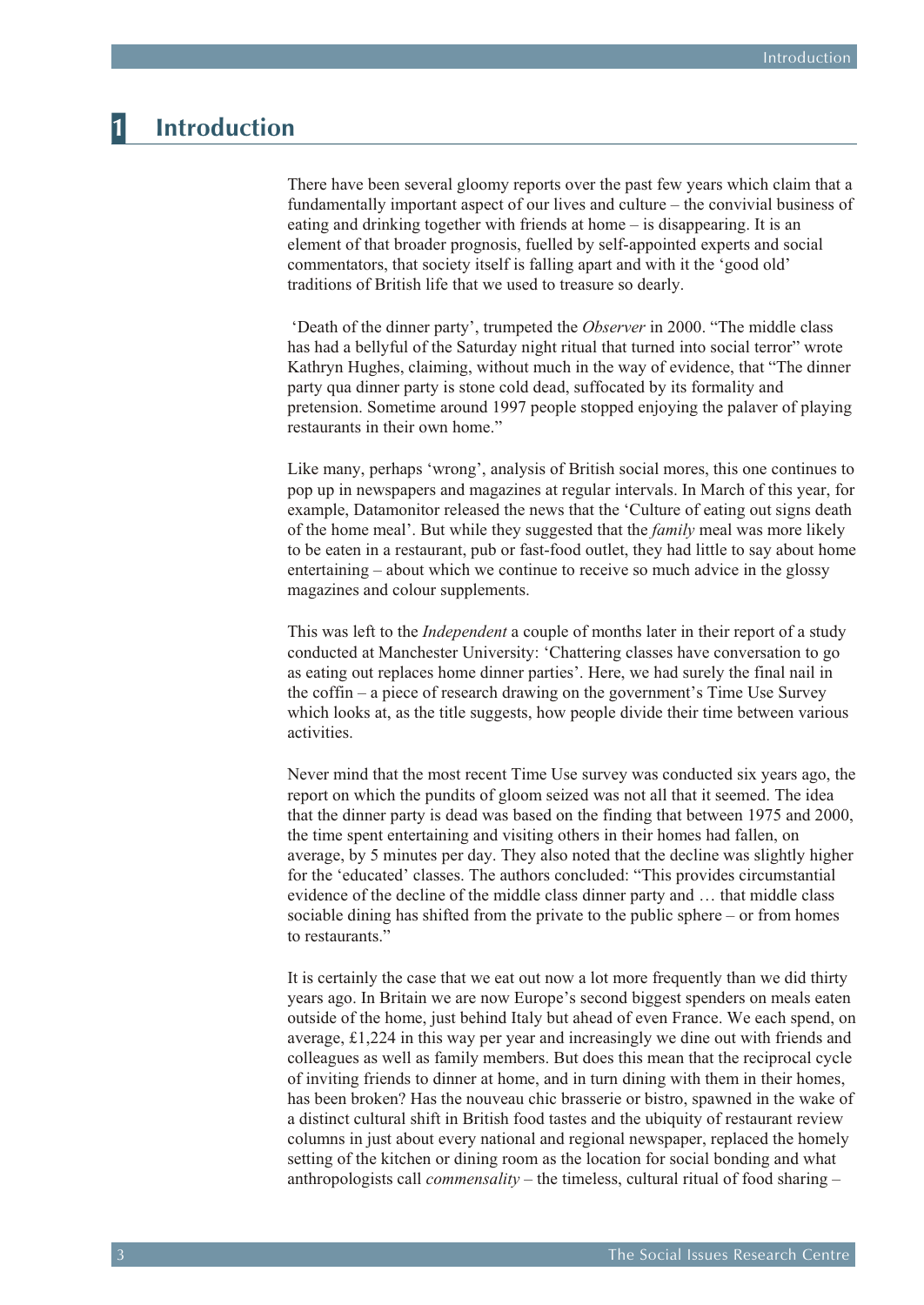'com', together; 'mensa', table? Or does the dinner party still live on, reflecting the fact that we are simply finding additional, rather than replacement, opportunities for sociability?

Our approach at the Social Issues Research Centre is generally to distrust the conclusions of pundits and social forecasters, especially in the absence of incontrovertible data to support their views. Instead, we talk to people about what they are doing and what has or has not changed, and we listen to them carefully. We consult the data that stems from regular government surveys and commercial monitoring services. We also frequently commission our own polls to put this material into a proper national perspective. This gives us, we claim, a rather more solid basis for the conclusions that we draw.

There is also one other very useful indicator of trends in lifestyles – the magazines that purport to tell us what we should be wearing, what are the colours we should be using to decorate our homes and what is the most appropriate starter for a 'modern' dinner party with friends, together with the type of napkins to use and the shape of plates that we should put in front of our guests. There is no shortage of these sources of 'cultural wisdom' and when Tio Pepe approached us to undertake a study for them about changes in dining habits over the years, this is where we started – by poring over copies of *Good Housekeeping*, *Tatler*, *Woman's Realm* and the like dating back to 1970, all fortunately preserved in the underground stacks of the Bodleian library here in Oxford.

With some ideas in our heads about the past and the changes that had occurred, we hosted two focus groups – with suitable drinks and snacks of course – to explore the dining and entertaining habits of a carefully chosen mix of people. The sessions illustrated clearly the amount of importance that most people attach to the social giving and sharing of food – whether it be a simple pot of stew placed in the middle of a pine kitchen table or a culinary *tour de force* compiled using the latest glossy cookery book by the currently trendiest TV superchef. The idea that the dinner party was dead did not ring true at all in these discussions – it was just that they didn't call them 'dinner parties' any more. The occasion was a 'meal', or people coming round for 'something to eat' – exactly the same as before but with a less formal or, for some, less pretentious, appellation.

The final stage of our research was to commission a poll from IMRS using a sample of 2,000 respondents between the ages of 25 and 65. To what extent were the reports of behaviour and the sentiments expressed in our convivial and sometimes quite passionate focus groups representative of the population as a whole? Together, these methods all triangulate to give us an accurate picture of what is really happening to home entertaining – what things have changed and what have stayed the same. You may be pleasantly surprised.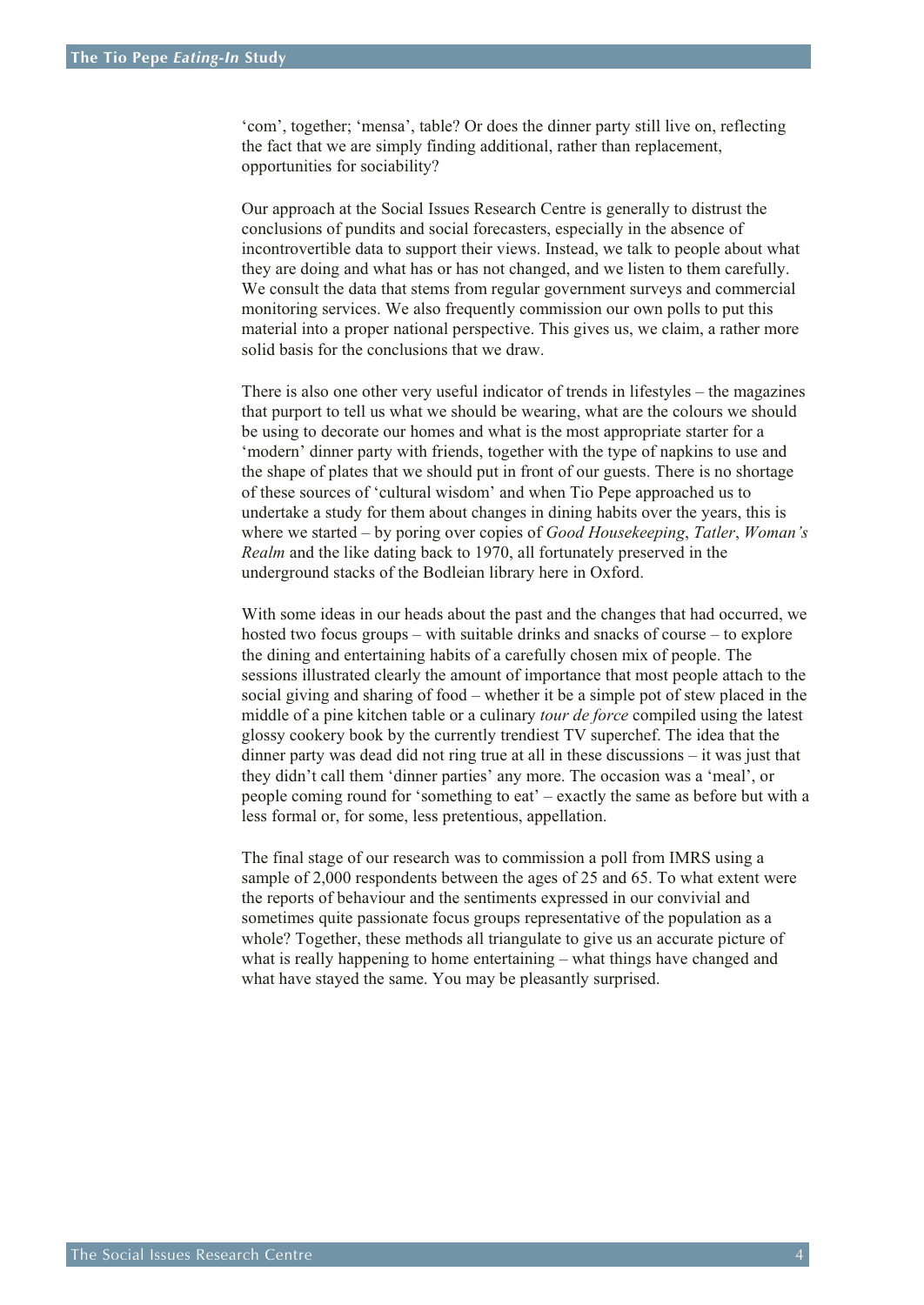## <span id="page-4-0"></span>**2 The main study**

"There is no culture that promotes solitary eating. Food is an **ex tremely valu able so cial in stru ment for hu mans be cause it pro motes so cial interaction." (Paul Rozin) 1**

The business intelligence company Datamonitor has estimated that more than 313 million dinner parties or similar soirées are held in Britain every year – only the Germans and the Italians, it seems, entertain their friends at home more frequently. The huge success of cookery books and home entertainment guides by celebrities such as Nigella Lawson, Jamie Oliver and others reflects this trend. Such books have also provided people with increased confidence to try their hand at being amateur chefs and hosts, thus accelerating the home-cooked dinner party phenomenon to new heights.

The impact of all of this is experienced by the nation's supermarkets. While sales of ready meals have soared over the past two decades, they tend to be mid-week purchases – for families, couples or singletons leading busy lives and needing something quick and tasty when they get home from work. At weekends, however, it is the ingredients for 'proper' meals that fly off the supermarket shelves – the components that will, in many cases, form the basis for an eating-with-friends occasion ranging from a simple stew to elaborate, colour supplement style, four-course meals. Some supermarkets, recognising this pattern, now provide guides to how much of each ingredient we need to purchase. ASDA, for example, tell us that we need two packs of their 'Extra Special' rocket salad to serve with eight portions of cherry tomato and mascarpone tart.

In the way that we now view mascarpone as a perfectly 'normal' ingredient, to be found in the cheese rather than cream chill cabinet, we also expect our supermarket shelves to provide the most appropriate drinks to go with these new-found tastes. Where once we would have been content with a box containing a plastic bag full of only semi-drinkable white wine, we now expect to find that particular Sicilian red so recommended last week by one of the wine buffs in the Sunday papers.

But what lies behind this modern flurry of culinary ambition and the continuing desire to share it with our friends? Is it just the chattering classes who are committed to the 'domestic goddess' or 'new man' chef roles, or is dining at home with friends a much more widespread and classless phenomenon? How often do we entertain our friends in this way, and for what motives? What do we call these occasions. Are we doing it more or less often than in the past?

The core of the Tio Pepe *Eating-In* project was designed to answer just these questions. The main study consisted of focus groups, with additional face-to-face interviews, from which we developed questions for a national poll conducted by IMRS. These in-depth, real-life experiences, together with the national poll responses, are summarised below.

<sup>1</sup> Rozin, P. (1996) Sociocultural Influences on Human Food Selection. In: E. Capaldi (ed.) *Why we eat what we eat*. Washington D.C. American Psychological Association).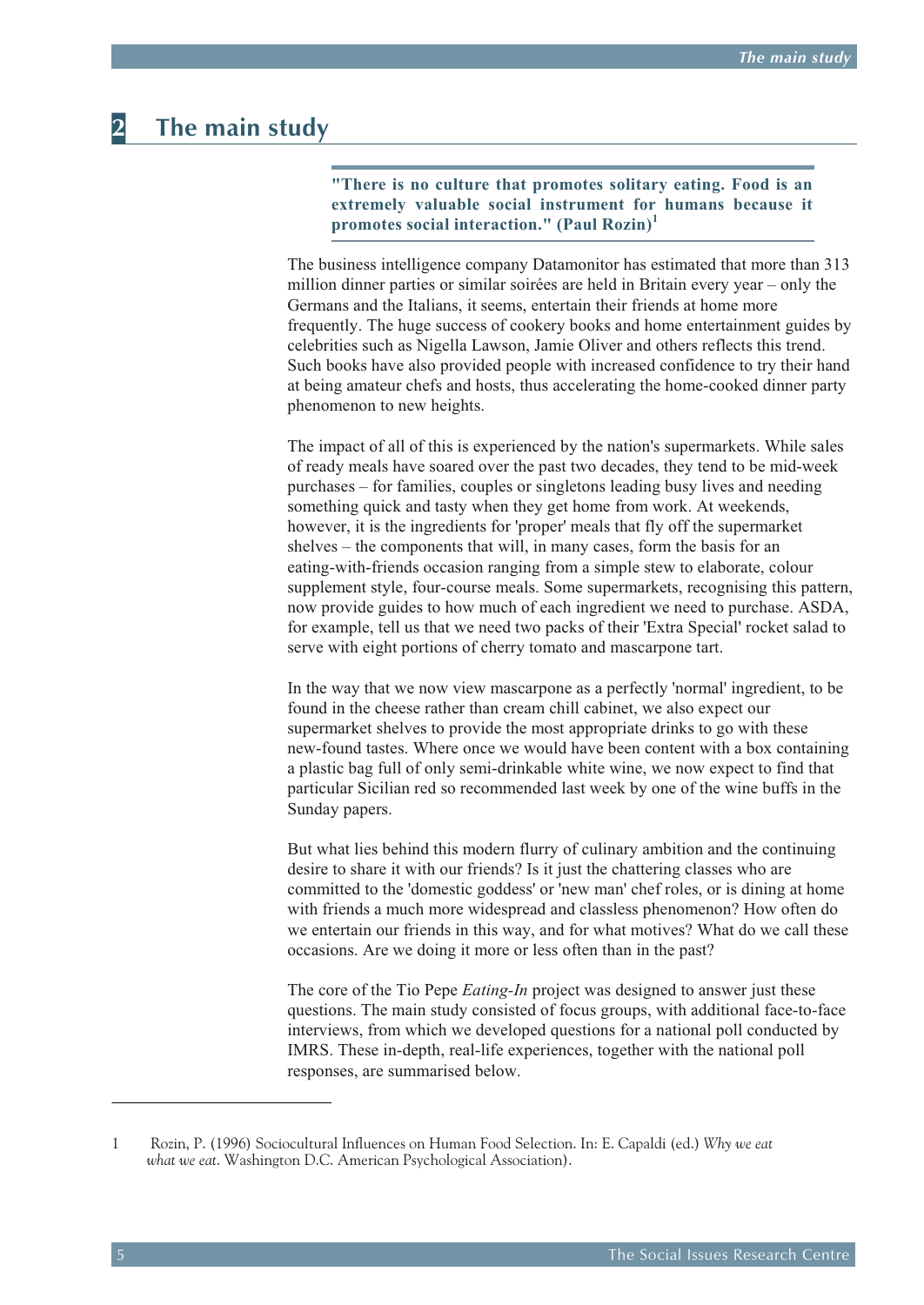### <span id="page-5-0"></span>2.1 How often do Figure 2-1 below shows the frequency of entertaining friends at home for both we have friends men and women. On average, it seems, we are most likely to arrange such round for a meal occasions on a monthly basis. We can also see that men tend to have people round at home? for a meal slightly more often than do women – they are comparatively over-represented in the more frequent categories.



Figure 2-1 Frequency of entertaining at home by gender

In many cases, of course, both men and women are parts of couple, so the differences must be explained by the fact that single men are rather more sociable in this sense than single women. This was very much borne out in our focus group discussions and some participants suggested that the 'new' man in this context had been influenced by 'role model' chefs:

*"I think Jamie Oliver and people like that have also taken a lot of the myth out of that kind of cooking, you might of thought it was really complicated. Seeing Jamie Oliver or Rick Stein or whatever knock it up in five minutes and it's got five things in it and you think well actually I could do that."*

This is not to say, however, that single women are reluctant to cook for their friends. They may do it slightly less often, but they see it has having the same social value.

*"I think it's nice to do something nice for your friends, you know if they don't have to cook and they come round and they have a nice evening and some treats and things like that and you share a nice experience with them, and showing them how much you appreciate them."*

*"It is an effort cooking but it's also a giving thing as well and that element of saying to your friend, you know I don't know what it is, but it's that subliminal thing of doing something for your friends as well."*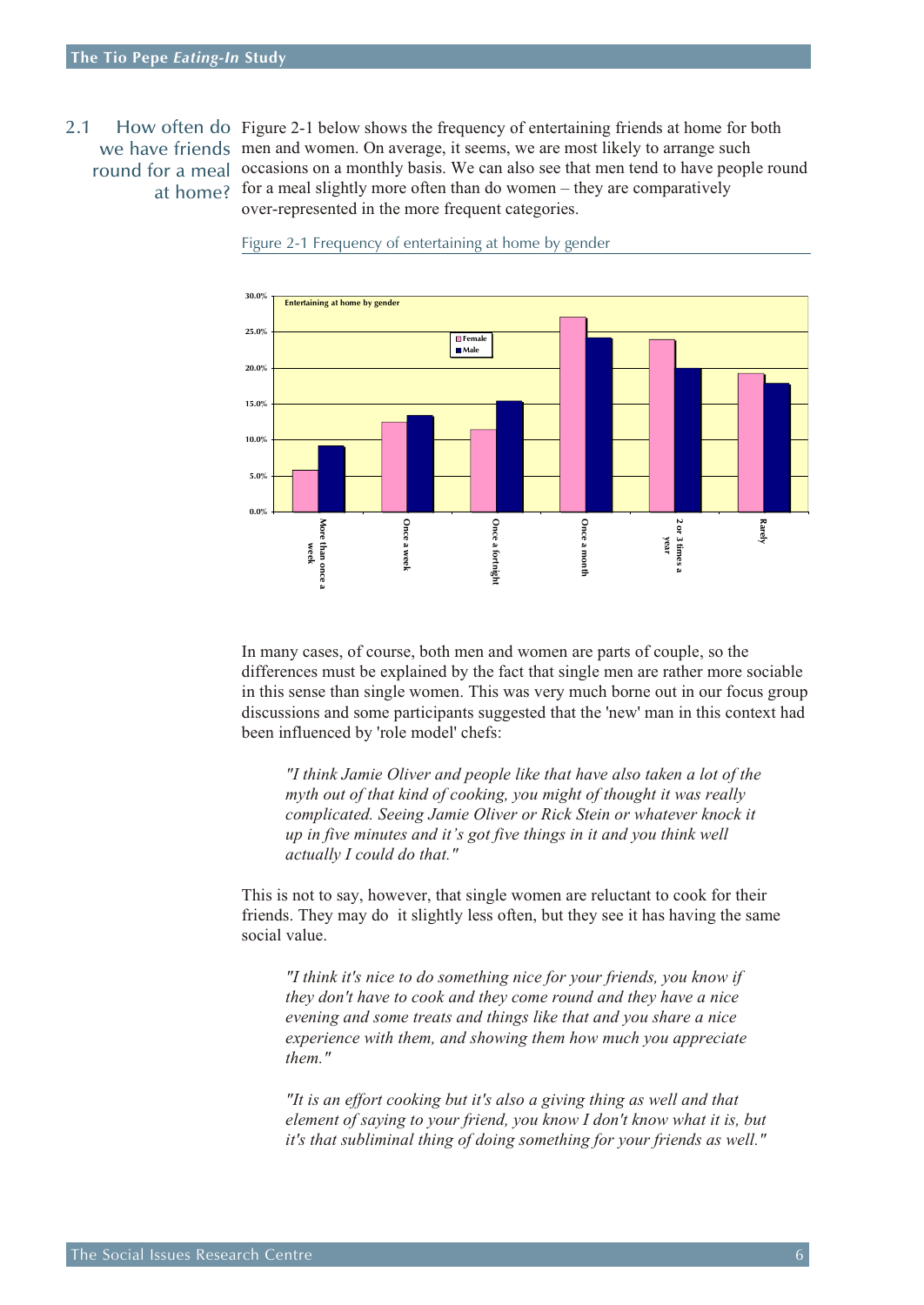<span id="page-6-0"></span>Those women who were single parents were more likely than than any other group to have friends round once a week, perhaps solving the babysitting problem involved in eating out or at other people's homes.

The frequency of entertaining at home was fairly even across the age ranges but the youngest group (25-34) hosted dinner parties (or what ever equivalent term they used to describe them) slightly more often than those in the 35-44 and 45-65 age groups. The biggest differences, however, were in terms of income level, as shown in Figure 2-2 below.



### Figure 2-2 Frequency of entertaining at home by income level

We can see from Figure 2-2 that the highest earners are over-represented in the 'once a week' and 'once a fortnight' categories of holding dinner parties and under represented in the less frequent categories. Having money, it seems, dictates how sociable, in these terms, we can afford to be.

*"I have people round for dinner very rarely at the moment actually, one because I'm skint…"*

2.2 How often are Because of the reciprocal nature of dinner parties, we tend to eat in our friends' we invited to homes as much as we do with them in our own. The pattern shown in Figure 2-3 is friends for a not, therefore, dissimilar to that in Figure 2-1. Men, again, seem to be socialising meal? in this way slightly more than women, but the differences are small.

> The real difference, however, is that while we think we have friends round to eat about once a month, we tend to remember going to their homes only two or three times a year – the largest categories in the two cases.

Could this be just forgetfulness? Or could it be that we like to stress our own sociability rather that of friends? Or is just the sheer effort of preparing meals that we remember most – something that is absent from the equation when we are the guest rather than the host? It was certainly the case in the focus groups that most people talked about meals that they had prepared, rather than those that had enjoyed (or not) in other people's homes. The joy of giving, rather than receiving,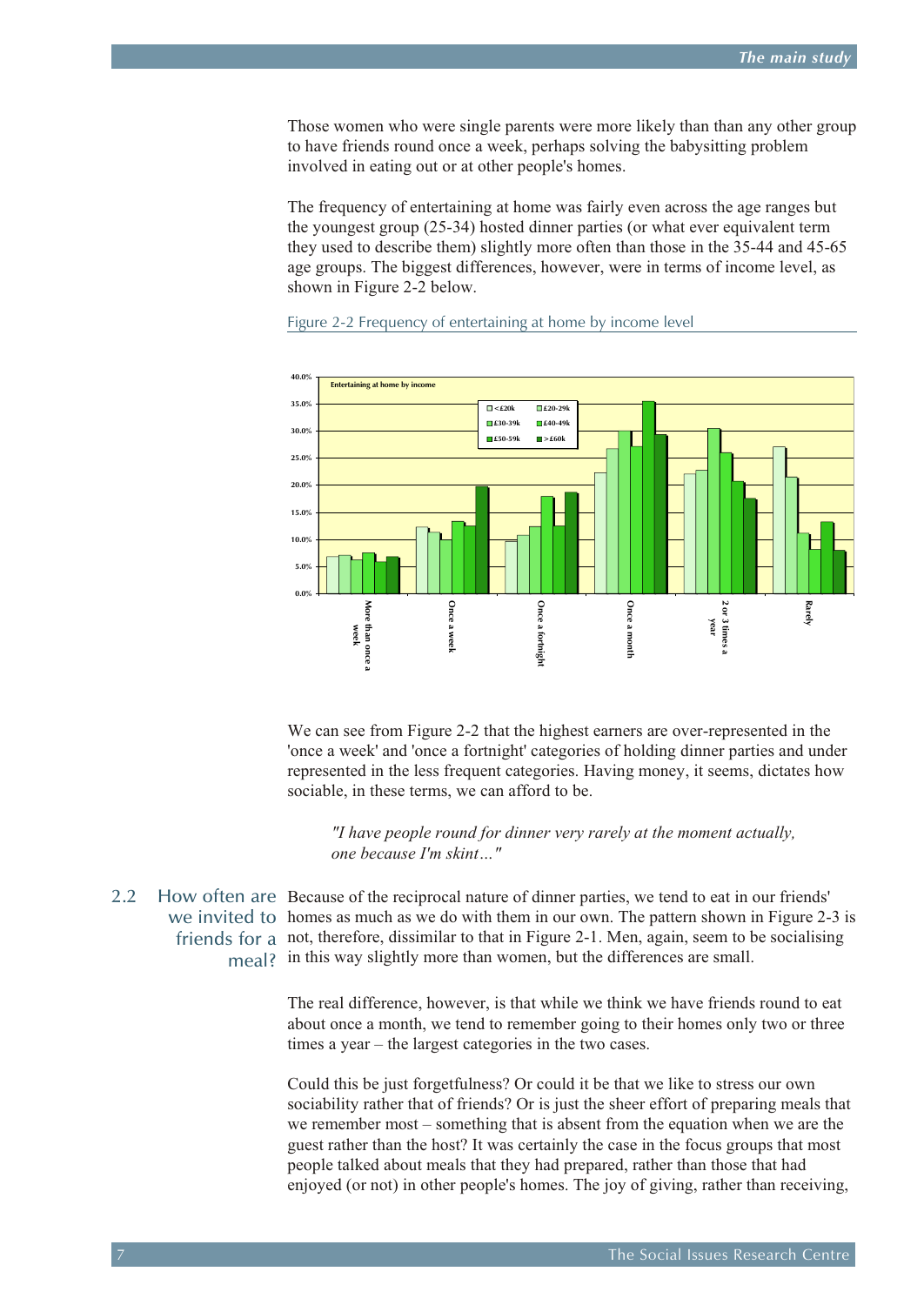seems to be the most important factor in this context, and therefore more memorable.



Figure 2-3 Frequency of eating with friends in their home by gender

People in the older groups tend to be the most prone to report acting as hosts with about the same frequency as younger people, but they say that they are entertained by friends rather less often. They are under-represented in the most frequent categories shown in Figure 2-4.





Level of income, however, is a factor in how often we are invited out as much as it is in the frequency with which we entertain ourselves. Those with the highest salaries eat at friends homes significantly more often than those on the lowest wages. This is not to say, though, that eating with friends at home is purely a middle-class pursuit, as the stereotypes would often lead us to believe. A quarter of all those on salaries of less than £30,000 per year still entertained at home, and were entertained by others in this way, on a monthly basis.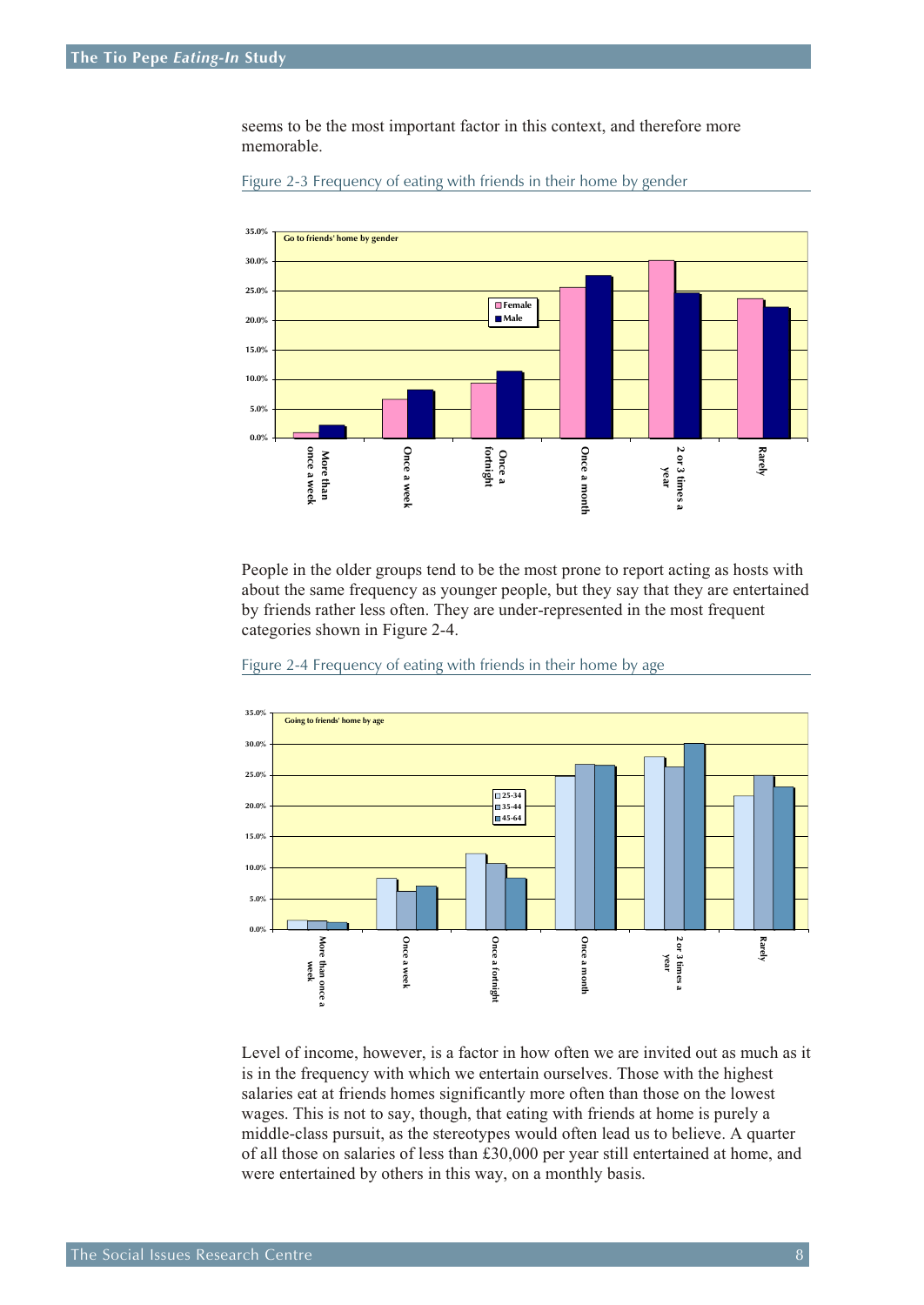<span id="page-8-0"></span>2.3 How often do The frequency of eating out with friends in restaurants is shown in Figure 2-5 we eat out in below. Here we can see that this is typically a once-a-month activity with men restaurants with doing so slightly more frequently than women. About 10% of both men and friends? women, however, dine out with friends every week. Although the distribution of responses to this question was slightly different from that shown in Figure 2-1 above relating to dinner parties at home, the average frequency of eating with friends in our homes and in restaurants is almost exactly the same – 58-59% on a monthly or more frequent basis.



Figure 2-5 Frequency of eating out with friends in restaurants by gender

In our focus groups, some participants said that they preferred the restaurant to the home in this context. One said:

*"Definitely eat out more than in, it's just simpler you can suddenly have a couple of extra people at the last minute because there's no preparation and it's more of a kind of trip out and event and less stress."*

In contrast, another participant commented:

*"Definitely at home far more often. It's less expensive, less stressful, there's more time to spend with your friends."*

This was the more dominant view, with others emphasising the more intimate nature of the home dinner party, the lower levels of formality and, in some cases, the higher quality of food.

*"I love going out to restaurants but what I often find in I'm underwhelmed by what you get ... it's often a very expensive thing and the food on offer is not very good and you think why have I spent fifty pounds on a meal that's pretty rubbish when for a ten pound bottle of wine and ten pounds of ingredients I could have made something really, really nice which would have been a lot better? It's*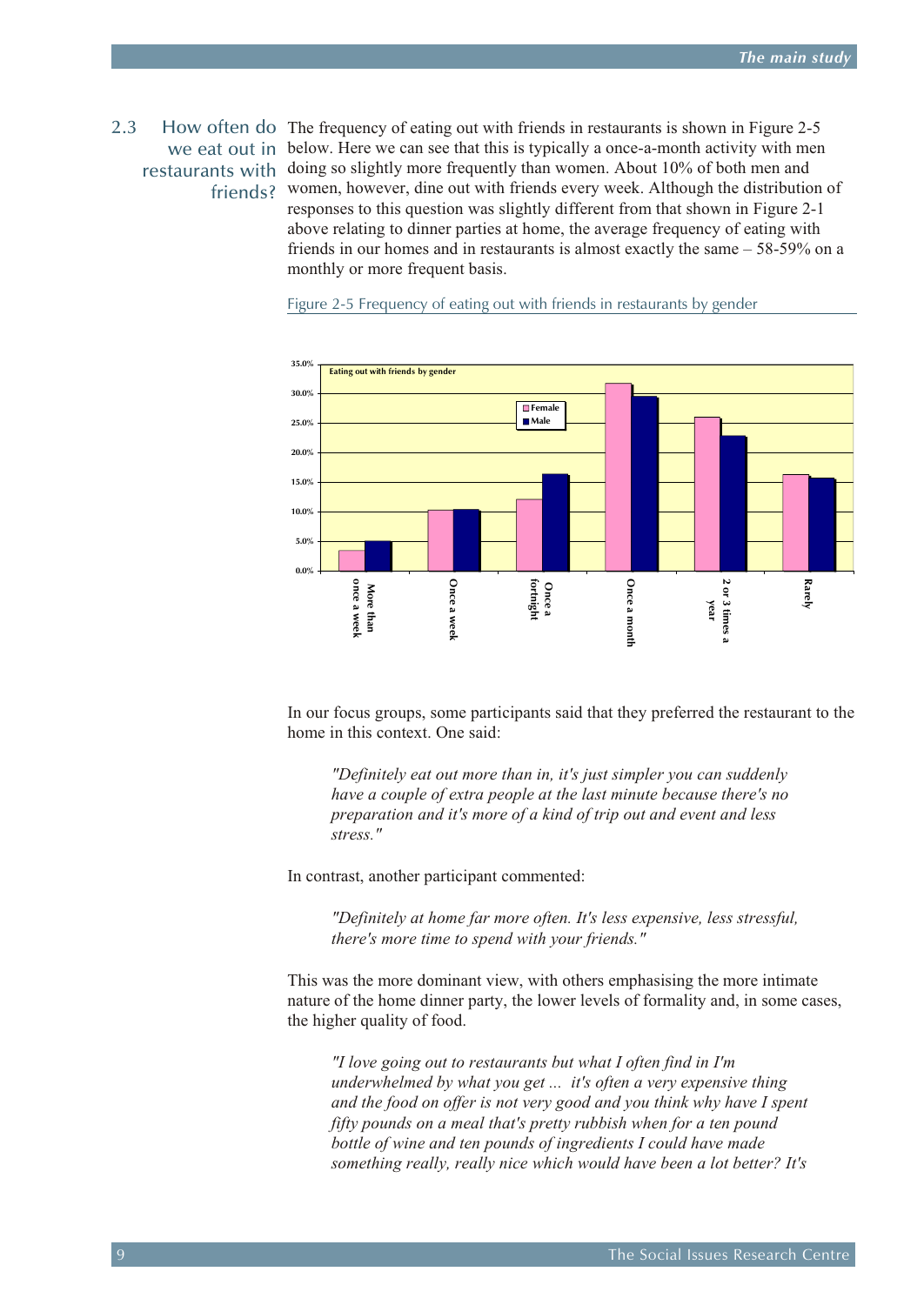*this constant feeling that this food is just not good enough to warrant the occasion or the money."*

<span id="page-9-0"></span>While the frequency of having friends round for a meal at home is virtually the same across all age groups, this is not the case for eating out. Figure 2-6 shows that younger people are eating out with friends significantly more often than those in the older categories.



Figure 2-6 Frequency of eating out with friends in restaurants by age

We can see from Figure 2-6 that those in the 26-34 age group are more likely to be in the most frequent groups of once a fortnight or more often than those in their forties or fifties. This may, however, be something to do with having children as much as with modern trends. Starting a family now occurs later in life than it did in the past – mid thirties is not uncommon. People with children are much less likely to dine out with friends in restaurants on a frequent basis and they are most likely to be over the age of 34.

2.4 Who cooks? In our focus groups and interviews we found, as we expected, that men are increasingly involved in preparing meals for dinner parties and the like.

> *"In fact my husband does a lot of cooking and what's happened over the years is that I used to be the one who was the main cook, but as we've had children we've had this sort of deal that I put the kids to bed and he cooks, so it works really well."*

*"My ex husband, who is about 55 or something, he always liked to do the cooking. He would cook all sorts of elaborate things that I just wouldn't be bothered with because, you know, they don't think about all the pans and pots."*

In many cases, though, it was clear that the workload was shared between partners:

*"I think my girlfriend would have lots of input, I'd get plenty of the work to do, probably fish or a pasta dish."*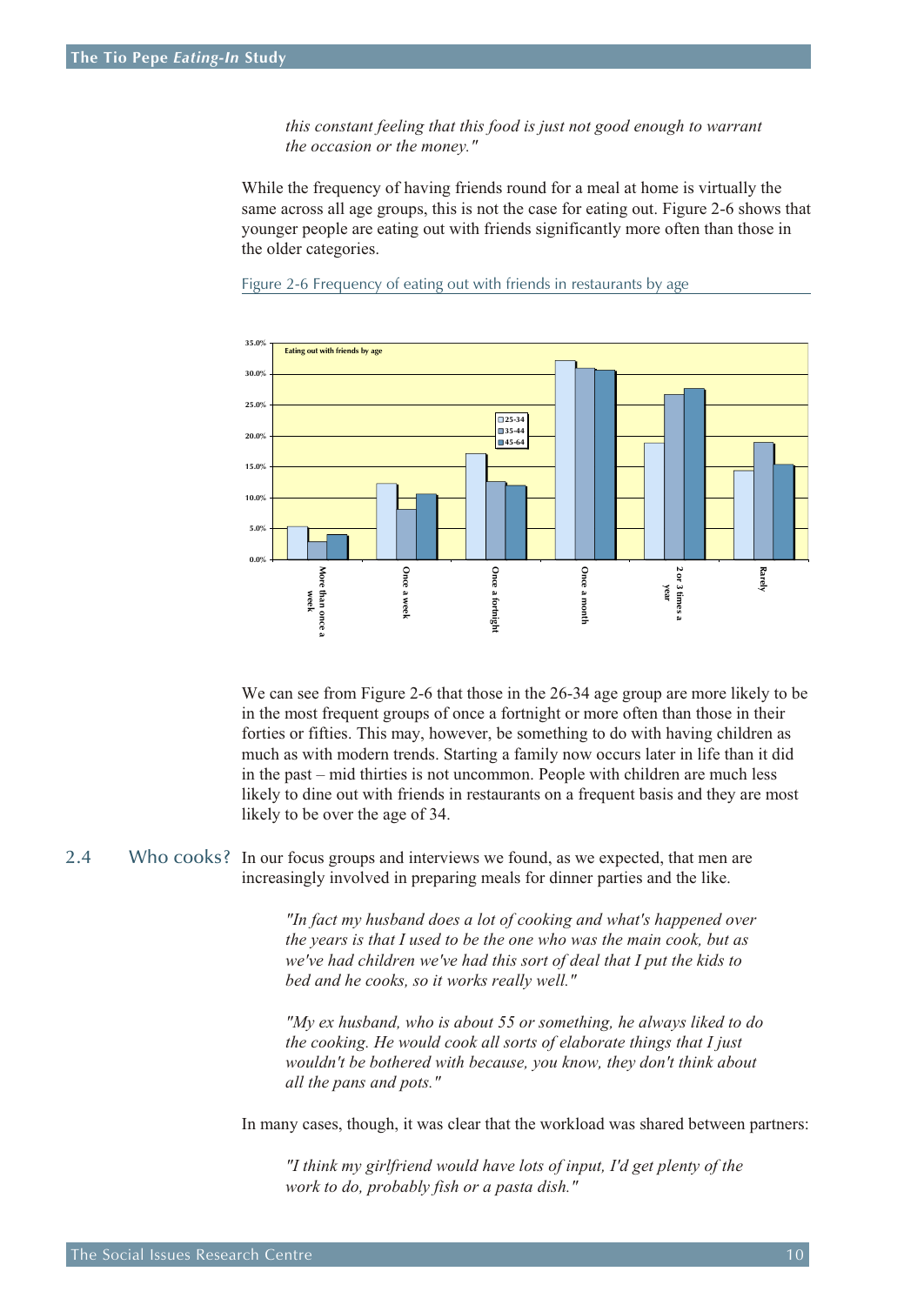<span id="page-10-0"></span>There is, however, a universal tendency for men to exaggerate the amount of 'chores' that they actually undertake in the home, and there were some indications of this in the focus groups. Even when men do their fair share of the cooking, especially when preparing meals for friends, many women thought that this could be a mixed blessing.

*"If my partner cooks, which he does more than me actually ... he will leave even his onion choppings, there'll be mushrooms on the floor, there'll be mince over the cooker, you know it'll be trashed. So he'll cook and I just sort of go round cleaning up after him and washing up."*

It was the poll data, however, that gave us a true picture of what really happens in the home when guests come for a meal. We can see from Figure 2-7 that, as we expected, women do considerably more of the home entertainment cooking than men – 63% are the sole cook, compared with 38% of men. It is the category 'Partner and I share the cooking' that is the most interesting. Thirty five percent of men think that they share in the cooking, but only 24% of women think that this is the case. The notion of 'sharing' in this context is clearly different for the two sexes.



### Figure 2-7 Who cooks for friends by gender

2.5 Why do we The focus group participants had a lot to say about the motives for having dinner have friends parties. Many stressed the 'treating' aspect – being able to give something to your round for a friends and, in return, enjoy their company and the social interaction with them. meal? These are the aspects stressed by anthropologists who argue that eating together (commensality) is an essential feature of all known human societies and serves to reinforce specific patterns of social bonding. We do not share food with our enemies.

> There is also a big difference between a dinner party and a drinks party in this sense. As one of the *grande dames* of anthropology, Mary Douglas, has noted: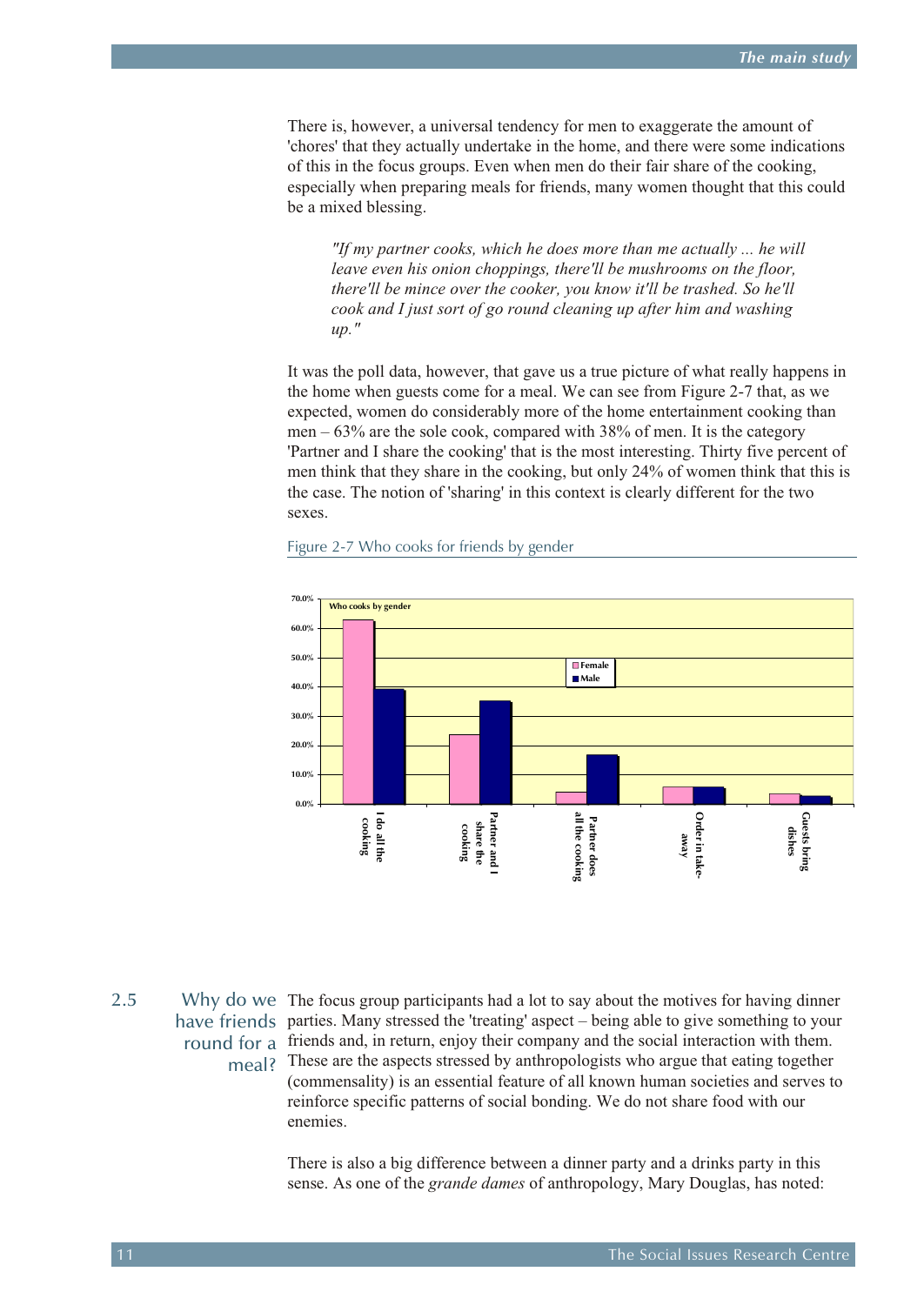*"Those we know at meals we also know at drinks. The meal expresses close friendship. Those we only know at drinks we know less intimately. So long as this boundary matters to us ... the boundary between drink and meals has meaning ... Friends who have never had a hot meal in our home have presumably another threshold of intimacy to cross"<sup>2</sup>*

Our participants put forward this sentiment in a less academic, but equally cogent manner:

*"I think it's nice to do something nice for your friends, you know if they don't have to cook and they come round and they have a nice evening and some treats and things like that and you share a nice experience with them, and showing them how much you appreciate them."*

*"It's kind of a bonding I suppose isn't it really with the people that you get on well with."*

Others in the groups stressed the informality of eating with friends at home, rather than going out to a restaurant with them.

*"It's a slightly more informal setting than going out to dinner where all of a sudden the plates are cleared away and you've got to go. When you're at home you can stay as long as you like, you can listen to music, you can move off somewhere else after you've eaten, you can extend the evening if you want to."*

The poll results reflected much of what was said in the focus groups and interviews. We can see from Figure 2-8 below that both men and women viewed the relaxed aspect of home dinner parties, as opposed to restaurant meals, as the major motive for inviting friends for a meal. They also noted that dinner parties were most often an opportunity to celebrate special occasions, such as birthdays or anniversaries of one kind or another.

Apart from these practical or 'occasional' issues, however, the 'treating' and 'bonding' functions of meals with friends at home were very evident. The opportunity for social bonding was seen as being particularly important by the youngest age group – 25-34. Older people, with perhaps more established social networks, emphasised the relaxation and the 'love of cooking' aspect that also featured prominently in the focus groups.

*"I love to cook, but I'm also a parent so I don't spend that much time in the week on it. That's why it's nice to sometimes have people come round for supper or a meal ... so that I can get to cook."*

In the poll, nearly 30% of women and over a quarter of men also felt that it presented an opportunity for them to engage in a creative and enjoyable process of preparing food. For some, and men in particular, there was also the opportunity for

<sup>2</sup> Douglas, M. (1972) Deciphering a Meal. *Daedalus*, 101 (1) 61-81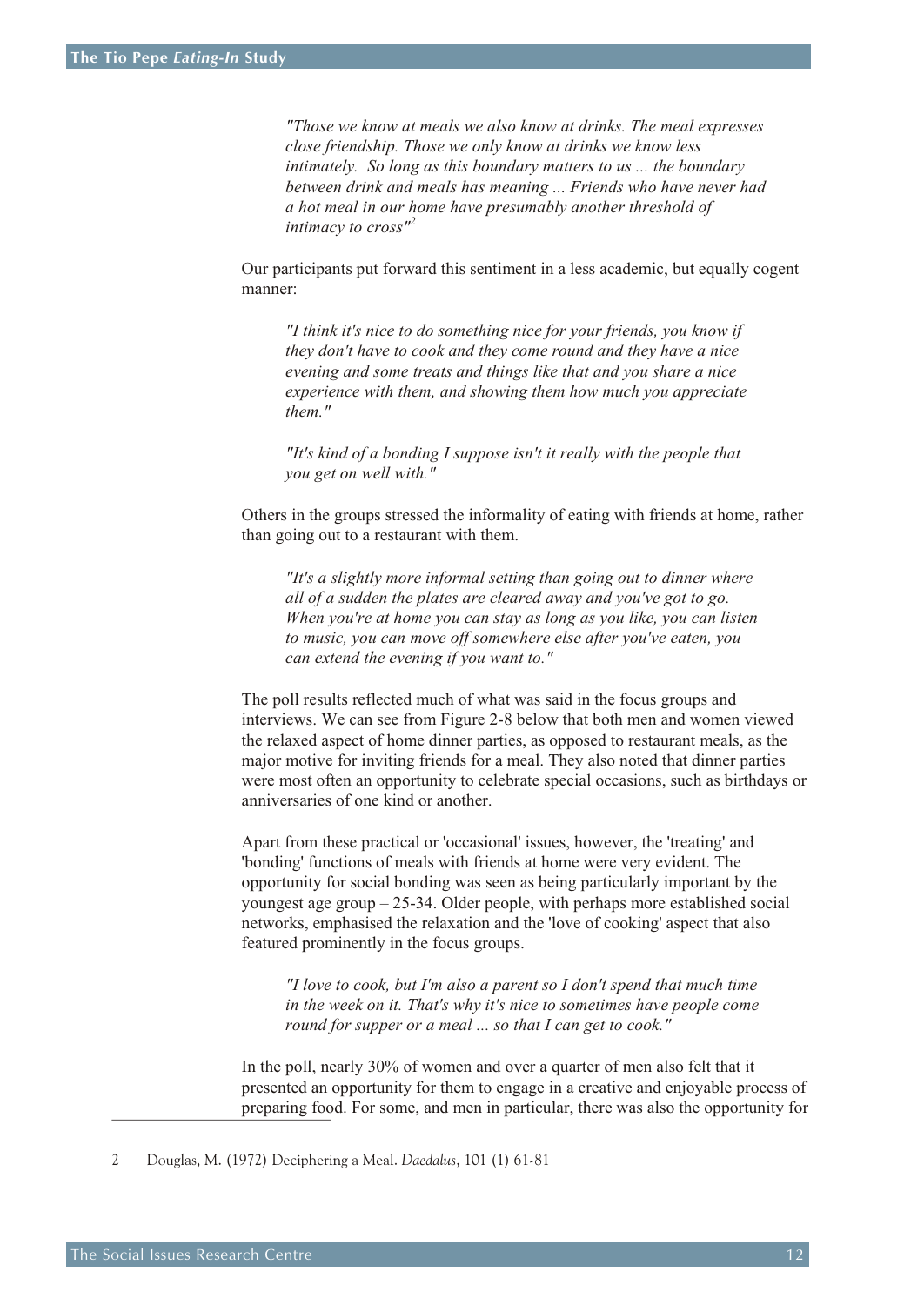<span id="page-12-0"></span>



a bit of showing off – over 20% of men said that they were motivated to invite people to dinner in order to 'display and share their culinary skills'.

*"I think the last time I had a dinner party was about a week ago with a couple of my close friends. I enjoy having such a party because I enjoy cooking and I suppose in some sort of way it's a chance of showing off and having private time with the people who you like and get on well with."*

The ability to provide a more extensive range of better quality drinks was seen, particularly by men and by those in the higher income brackets, as a further reason for entertaining at home rather than in a restaurant.

2.6 How do we eat From the focus groups it was clear that the style of dinner parties varied with friends? considerably. For some it was a matter of a properly laid table in a separate dining room, with napkins, cutlery and plates reserved for special occasions. At the other end of the scale, hosts and guests would sit in the living room and help themselves to food from dishes and pots. The type of food served also varied very much with the setting in which it was consumed:

> *"My dinner service is mismatching and my tables scratched and my music collection is shit and you're sitting there and you don't want to put them through a filo parcel of this and of this and then pigeon breast, you just want one pot, dip in, loads of bottles of wine on the table. That reflects me as an entertainer or as a person that invites people round and it also reflects the friends I have around me."*

The national poll reflected this diversity. Figure 2-9 shows how the style of meals with friends at home varies considerably with age. The youngest group of people are least likely to provide traditional three course meals in a separate dining room.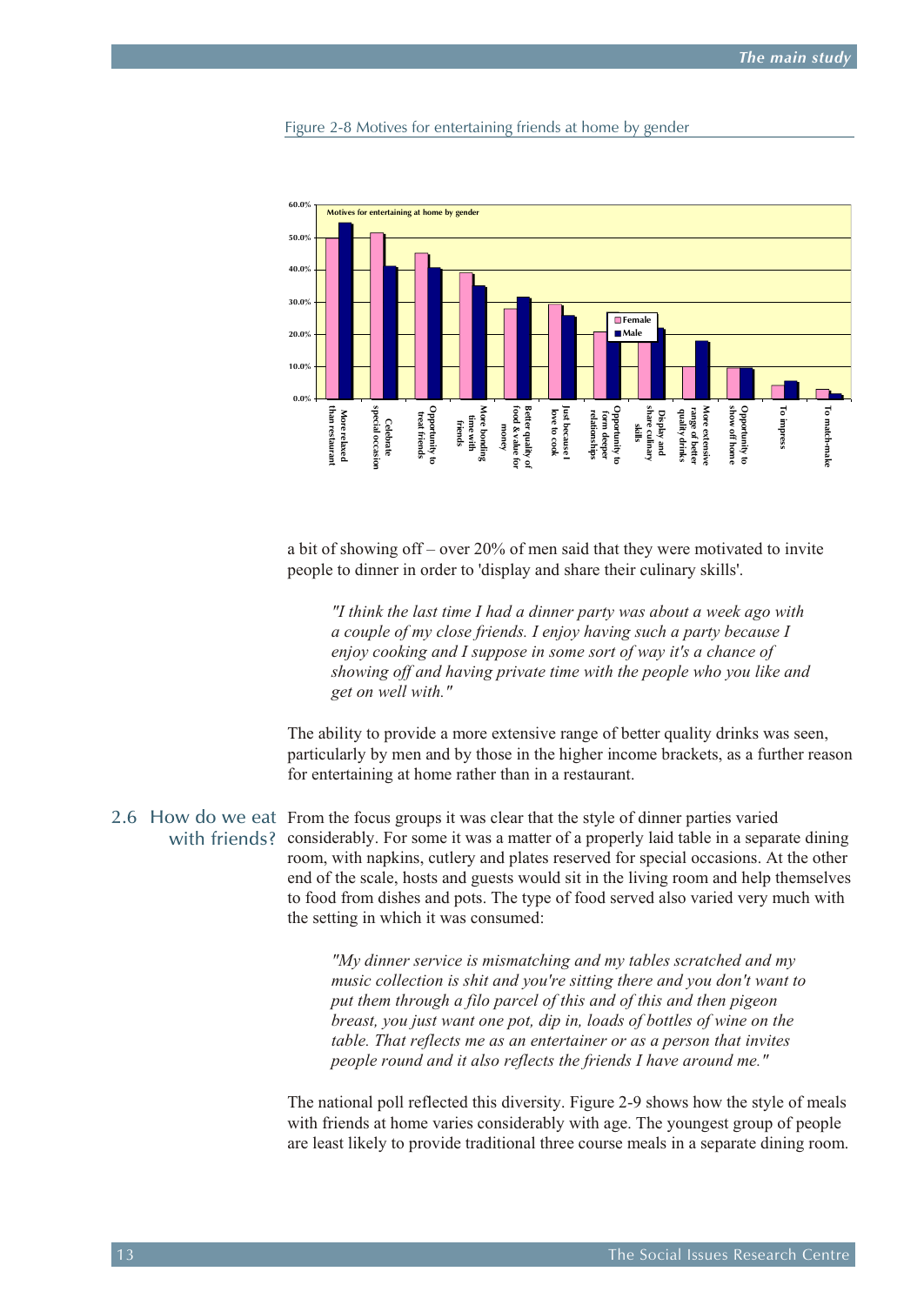<span id="page-13-0"></span>Compared with older people they are more likely to eat in their living room, place a one-pot meal on the table or entertain with tapas-style food.



Figure 2-9 Styles of meals at home with friends by age

This level of informality may, of course, be reflective of the fact that younger people tend to live in less spacious houses where their entertaining options are more limited. It was certainly the case that those in the higher income brackets were more likely to entertain in what we might take to be the more 'traditional' styles. The money factor does not, however, fully explain the differences. Younger people seem to be reacting in some cases to the stiff formality of dinner parties of their parents' era, and the food that went with it.

*"They came in long dresses, it was all very exciting and you'd sit at the top of the stairs and watch everybody. And the day before they did petit fours and the tiny little paper doily things and you put a bit of chocolate in and we all had the job of putting the ginger in one and a bit of something else in another. They used to hand round these things before with the drinks in their long dresses and then ... I don't quite know what the big meal was, but baked Alaska? And then there was the same thing round at the neighbour's house the next week."*

*"I think the first time I remember [my parents] having friends round was when they did this New Year's Eve type party, and they did Quiche and terrible things like Primula soufflés. Quite fussy stuff really ..."*

2.7How long do we In the way that younger people favour less formal styles of dinner parties, the plan ahead? meals they organise also tend to more spontaneous.

> *"If it's a big deal you plan ahead and give people a week's notice but it can be spontaneous and you just go with the flow."*

Figure 2-10 below shows that the average length of planning ahead is around two or three days – from the invitations to people sitting down to eat. We can see,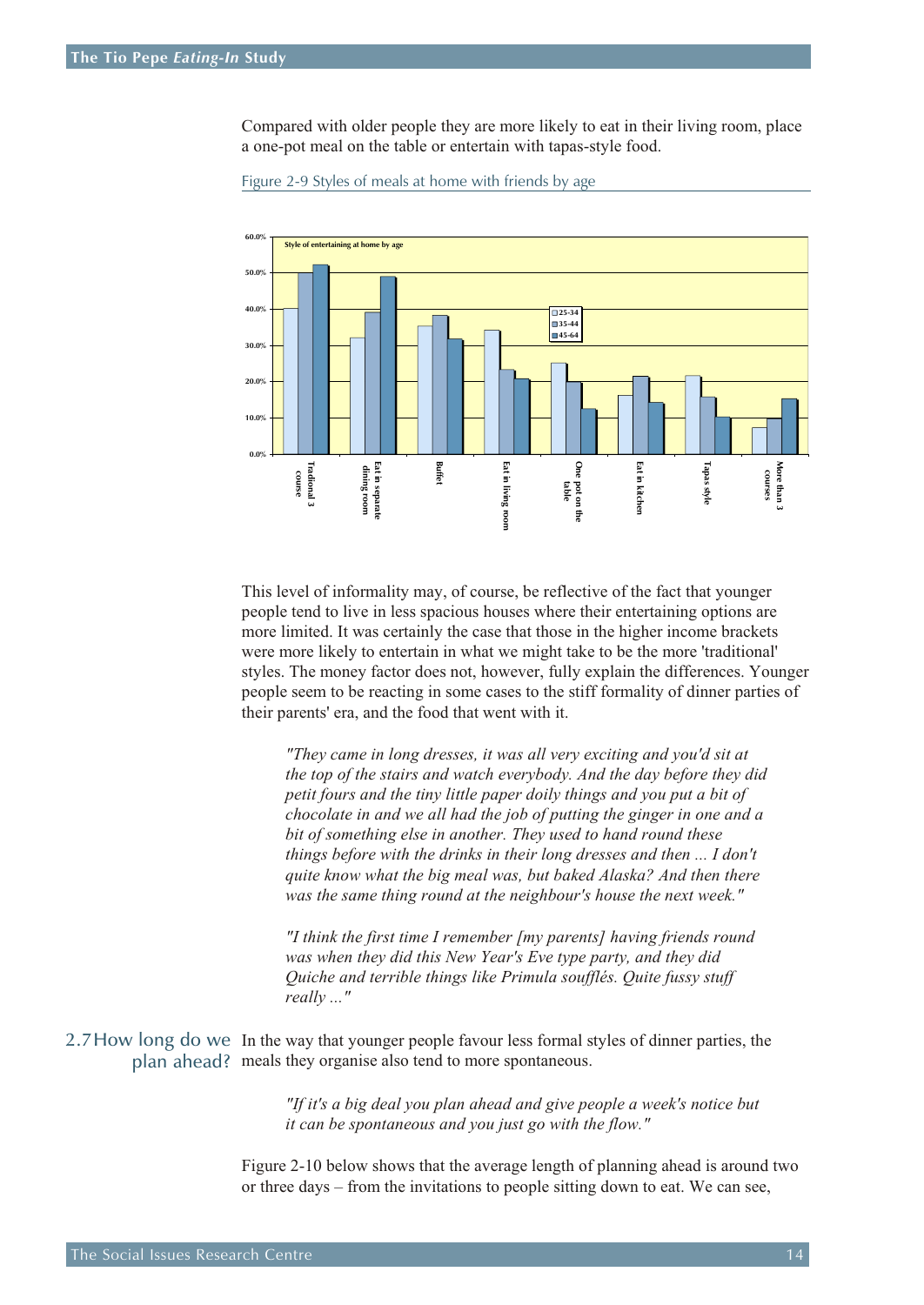<span id="page-14-0"></span>however, that those in the youngest age group (25-34) are much more likely than older people to arrange things only a day in advance or even 'on the spot'. The 'modern' dinner party, it seems, can arise simply from finding that you have people in the home and then cooking and sharing a meal with them.



Figure 2-10 Planning ahead by age

This level of spontaneity, of course, has been made possible primarily by the advent of local supermarkets with longer trading hours and which have on their shelves the basis for an easily prepared meal. A number of focus group participants pointed to the fact that even quite exotic ingredients together with chickens and fish can be obtained at virtually any time of day or night at the local Tesco or Sainsbury.

*"We were only literally invited about an hour before we went because we met the host in Tesco Express and she said come round, bring some food with you if you have some and eat with us."* 

2.8 What do we In the focus groups participants described a wide range of dishes that they would serve? typically cook for a dinner party – from simple pasta and baked fish to Thai, Indian and Chinese dishes using recipes from the store of cookery books that most of them seemed to have.

> *"I'd most probably start with some sort of soup, it's an easy one to kind of get into … I cook a lot of Thai and Indonesian food but it depends on what mood I'm in, mostly fish I don't eat a lot of meat anymore so, a lot of seafood and there's a lot of weird things I like to cook, strange things like octopus or squid."*

Running through the discussions, however, was a consensus that people were increasingly returning to simpler and more traditional dishes. The idea that British food was something that one could now present to guests without embarrassment was also evident.

*"We like good meats, so rabbit, venison, steaks, slow roast pork."*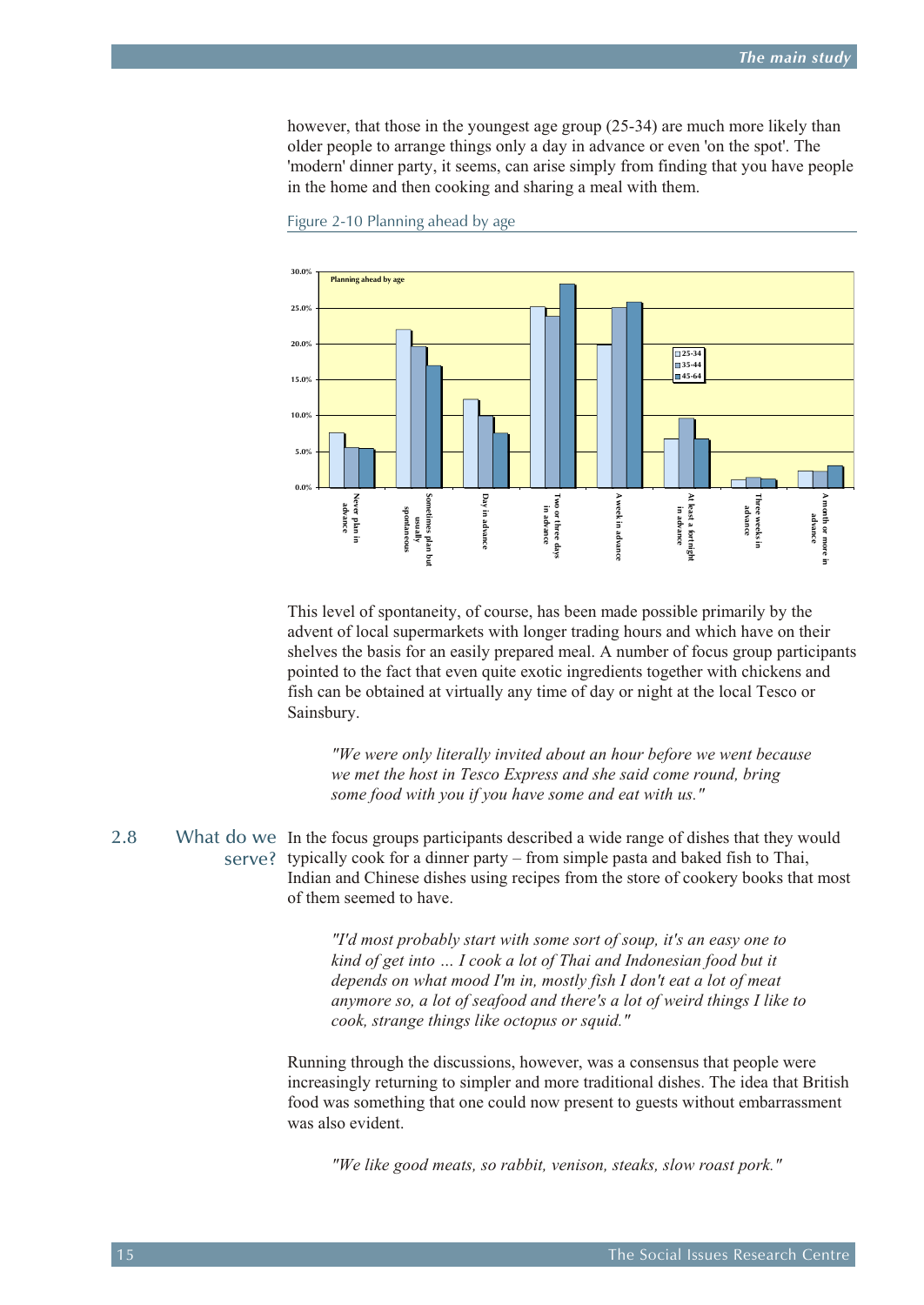<span id="page-15-0"></span>The poll results reflected this trend. As we can see from Figure 2-11, British food was the most common basis for eating with friends at home across all age groups. While the younger respondents may have had to learn this style of cooking, perhaps from Delia Smith or Gary Rhodes cookery books, older people might be returning to what they know best, abandoning the styles of earlier decades which often involved 'frenchified' dishes or pastiches of restaurant food.



Figure 2-11 Types of cuisine by age

The second most popular style of cuisine, especially for the younger groups, was Italian. This came as no surprise. The ease with which one can rustle up a perfectly acceptable *pasta carbonara*, or even more easily using a jar of ready-made *sugo* available in every supermarket, makes Italian food a quick, inexpensive and relatively fool-proof way of feeding one's guests. We might also be seeing a Jamie Oliver or Antonio Carluccio factor at work here as well.

Indian and Mexican dishes feature in a significant number of dinner party menus while French food, once *de rigeur* for dinner parties, has slipped to sixth place. Spanish food, rapidly becoming fashionable with the spread of tapas bars and trendy restaurants such as Moro, makes an appearance in home entertaining in seventh place. Few people, though, are attempting to provide their guests with authentic Japanese food – probably quite wisely.

2.9 How we choose There was much discussion of dinner party drinks in the focus groups, especially the drinks? towards the end of the sessions when perhaps the effects of the half-decent wines that we had provided began to be felt. Some spoke of the 'wine revolution' that had occurred in Britain over the past decade or more.

> *"What I think has happened in this country in the last ten years has been a revolution in wine. I think before you used to go to bar and if you drink wine you just got the lowest of the low ... now I think most people have a wine book at home [half the group did] I think most people at dinner parties have at least three or four wines that they like and they know what they're good with."*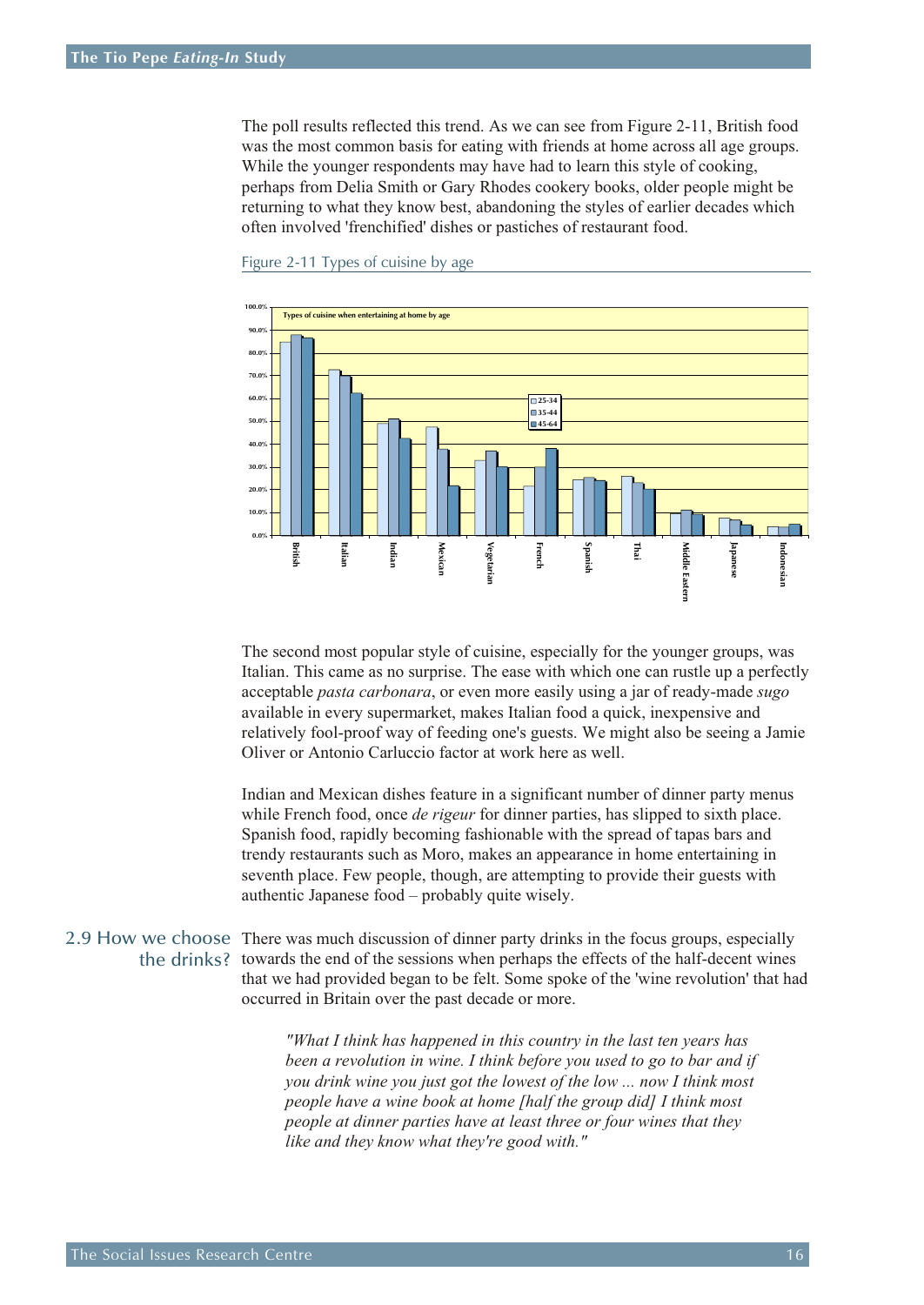*"I think what changed was that the New World made the old Europe sort of get it's act together and it sort of created wines which were fairly affordable but the qualities were pushed up."*

There was a strong consensus that a dinner party style occasion meant that you had to provide 'good' wine with the meal, or take a bottle of similar quality if you were a guest.

*"If I'm going to somebody's house then I would usually take a more expensive wine than I would buy for myself."*

There was also discussion about the need to bear in mind your guests' personal tastes when choosing drinks for a meal.

*"I think you get to know individual friends' tastes though as well because I have friends who wont drink any New World wine so you end up with a more complicated choice … I think probably years ago you would just plonk something on the table wouldn't you?"*

One participant took this concern to what other in the group thought were rather extreme limits.

*"If we're having people round who are as equally passionate about wine as we are then before we get together we'll have a little chat. 'What do you fancy drinking?' and so on, and they might bring something white from their cellar and they'll say what they want to drink and then we'll choose something around that."*

The concern with taking into account guests' tastes when choosing dinner party wine was equally evident in the national poll responses, as shown in Figure 2-12.

Figure 2-12 Choosing drinks by gender



From Figure 2-12 we can see that women, in particular, were keen to make sure that their guests were provided with drinks that were consistent with their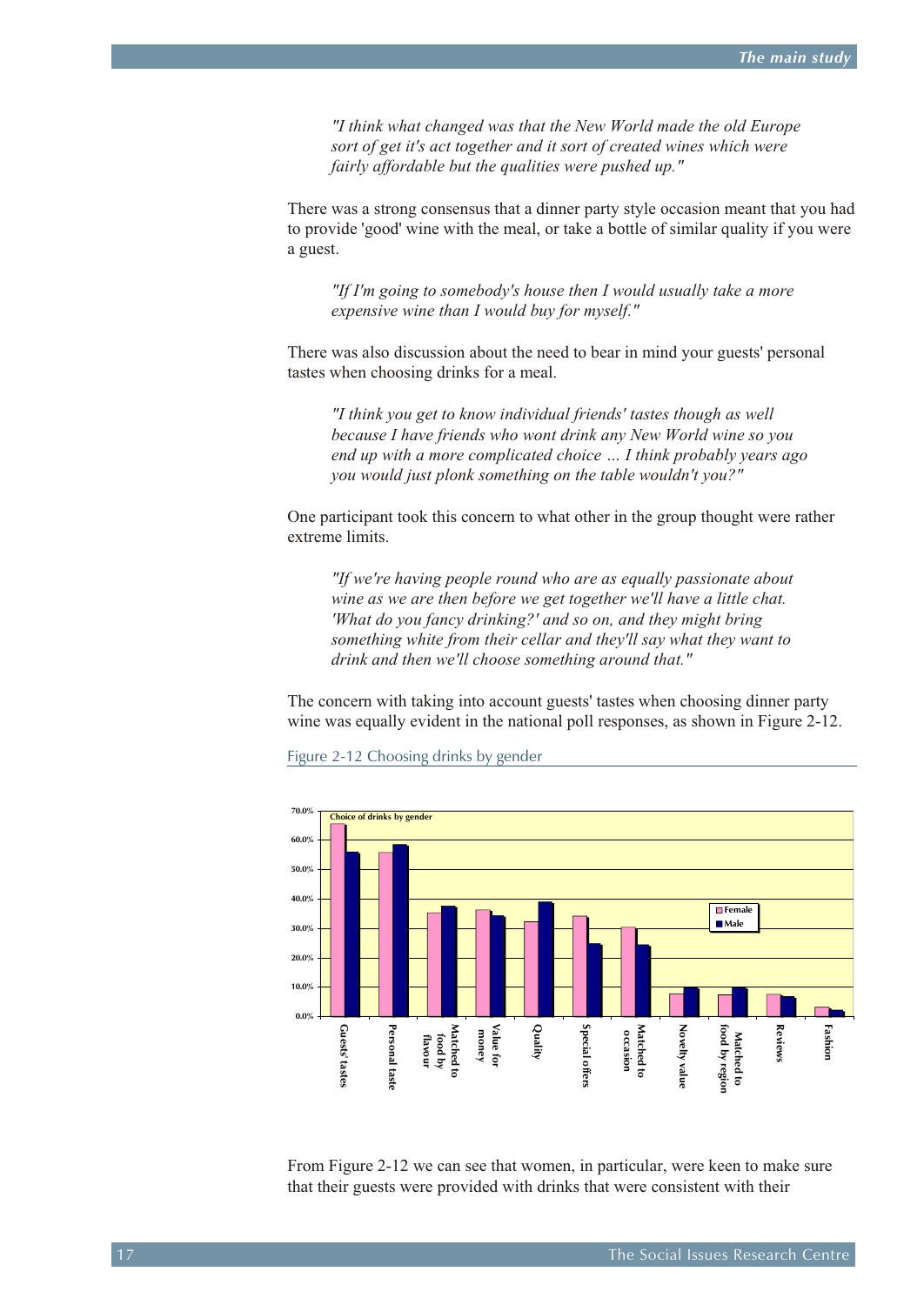<span id="page-17-0"></span>preferences. Men, on the other hand, were more likely to be guided by their own tastes, perhaps reflecting a male 'I know best' approach. Matching the drinks to the food, perhaps surprisingly, ranked only third in the list of considerations, just above 'value for money', 'quality', and 'special offers' at the off-licence or supermarket. Those on the lowest incomes, as we might expect, put more emphasis on the 'value for money' aspect, but even they place personal taste and the preferences of guests as the two most important considerations.

2.10 What do we We had carefully phrased the way in which we opened the focus group sessions. call the 'dinner We said that we wanted to concentrate on eating together with friends – primarily party'? in the home, but also in restaurants and other places. We were interested in how people defined these occasions – what did they call them?

> While a few participants used the term 'dinner party', most did not. There was also a strong consensus that when giving an invitation you certainly did not mention 'dinner party'.

*"Well you wouldn't say 'do you want to come round for a dinner party?' would you? It sounds like something off Abigail's party!"*

There was the strong feeling in the groups that the term belonged to a by-gone age – one characterised by stiff, formal, middle-classness.

*"Dinner party just says 1970's hostess trolley to me."*

*"Nobody does that anymore, no one has a dinner party as such, at least that's not what you call it."*

*"A dinner party is dead formal and you would dress for it as well. Dinner party is formal without a doubt."*

This reluctance to use the term 'dinner party' was also evident in the national poll results, as shown in Figure 2-13.

Figure 2-13 Phrasing of invitations by gender

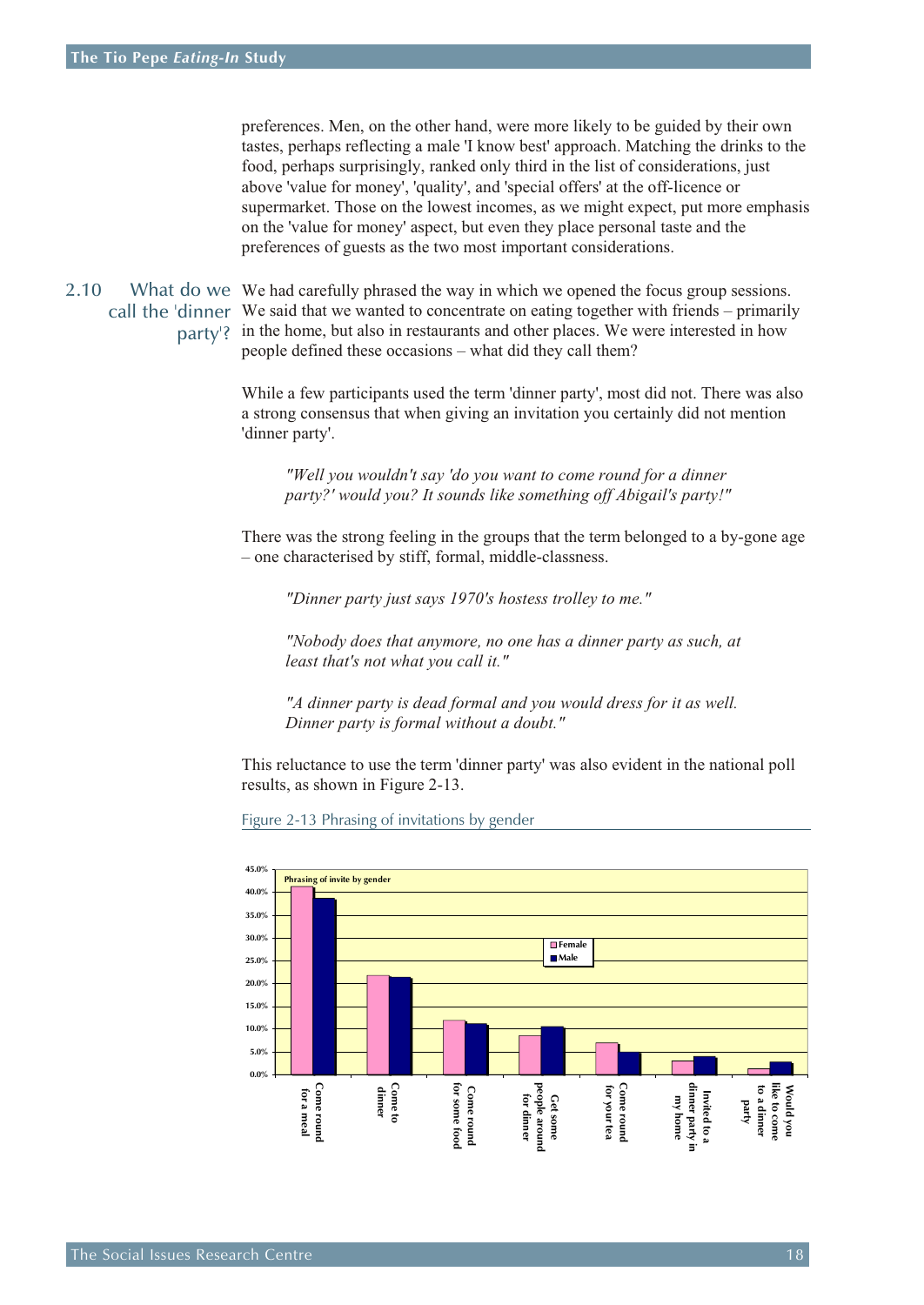<span id="page-18-0"></span>From Figure 2-13 we can see that when issuing an invitation most people, both men and women usually ask others simply to 'come round for a meal.'

We can also see from Figure 2-13 that although around one in five people might ask people to 'come to dinner', very few use the term 'dinner party'.

Could it be that this why some commentators, as we noted in the Introduction, have claimed that the dinner party is dead, implying that this fundamental form of social bonding around a meal has also withered away? While today's 'dinner party' might be a less staid and formal affair than that of previous decades and previous generations, is it the case that *commensality* is in decline?

2.11 Is eating Our focus groups participants and interviewees tended towards the view that they together with had friends round for a meal, or went to their home to eat, with about the same friends in frequency now as in the past. Some, who had recently developed from being a decline? 'poor student' into a reasonable wage earner said that these occasions were now much more frequent than before. So too did those who had bought their first home and now had an appropriate setting for such occasions. On the other hand, those with small children took the view that they were now less able entertain others at home and that the shortage of baby sitters restricted their ability to visit others.

> The national poll data were interesting. We can see from Figure 2-14 that most people, of all ages, typically say that they eat together with friends at home with about the same frequency as in the past. We can also see, however, that younger people are much more likely to report an increase in frequency, and less likely to report a decrease in frequency, than older respondents. The differences between the age groups is statistically very significant.



Figure 2-14 Change in frequency of eating with friends at home by age

What we see reflected in this simple graph is a fundamental aspect of human social life. Engaging in bonding rituals, which is what the dinner party or its equivalent constitutes, is something that is more central to the lives of younger people, who are building up their social networks, than for older people, whose social worlds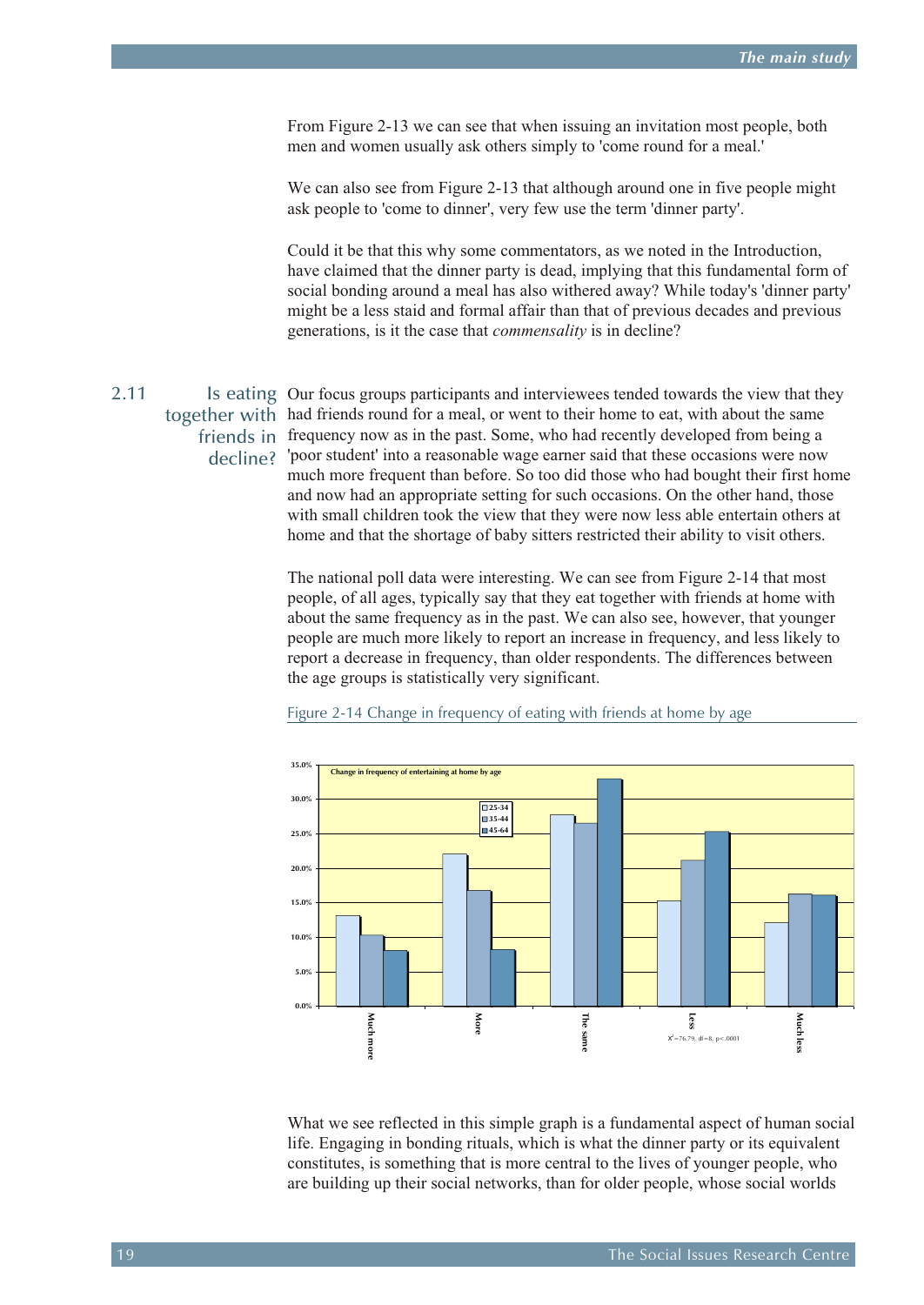are more established and stable. Thus, people in their mid forties up to retirement age have less need to reaffirm social bonds by inviting people round for a meal.

It is also the case that people in their mid twenties to mid thirties are often in a better position, both financially and in terms of having their own home, to host meals than was the case in their early twenties, as reflected in the comments of our focus group participants.

Not only is there no support from our study for the notion that the dinner party is dead, there are distinctly positive signs. The new generation of hosts and guests, perhaps enthused by the rapid rise of celebrity chefs and their cookery books, are returning to what we might take to be 'honest' food and wanting to share it with their friends. The elaborate preparations required in the 1970s, as we will observe in the next section of this report, have largely disappeared. We don't want 'showy' food any more – we want something that allows us to relax in the convivial company of our friends. That, after all, is what the enduring ritual is really about.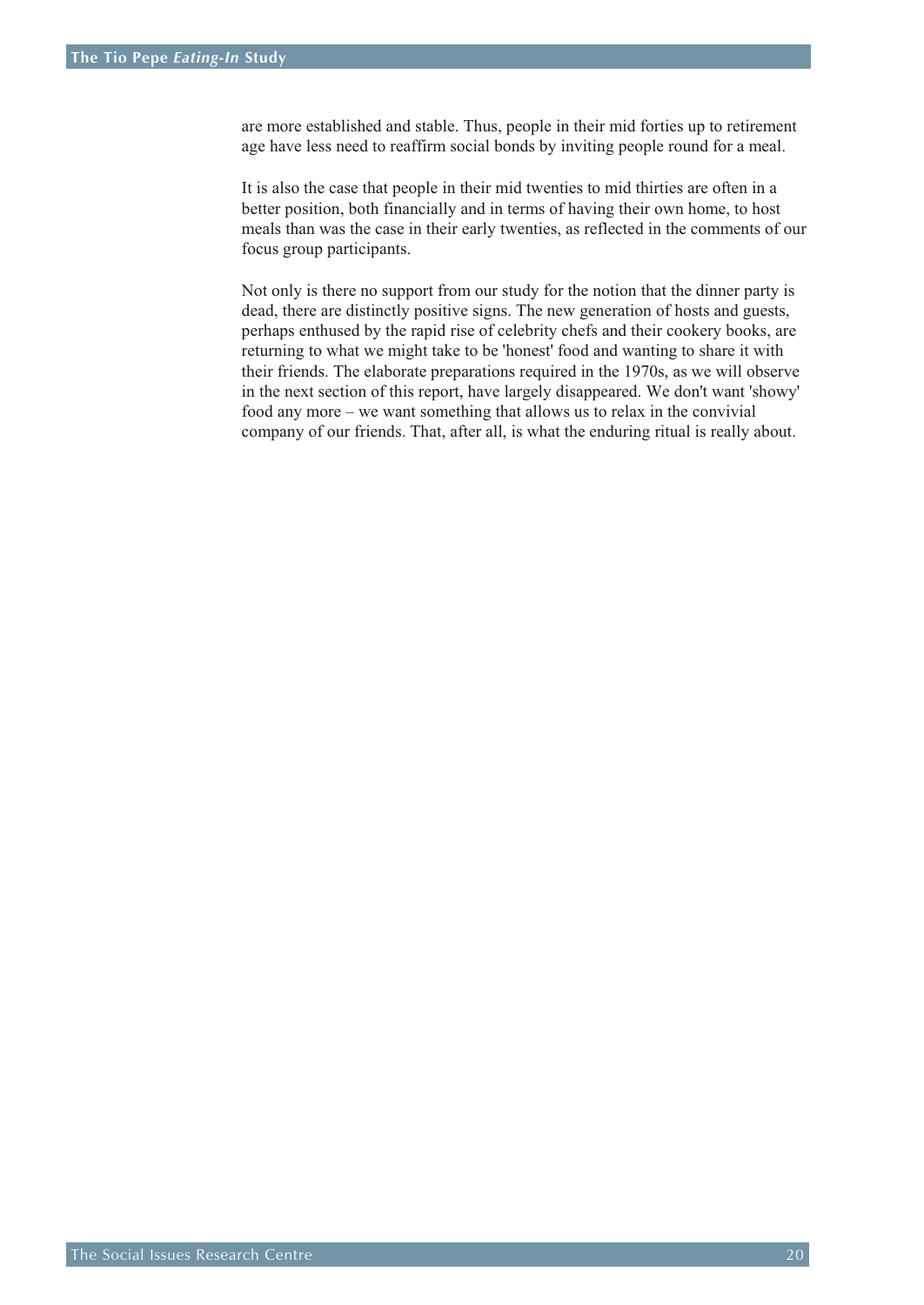## <span id="page-20-0"></span>**3 The changing face of the dinner party**

We have seen that the dinner party is far from dead – it lives on very healthily in a different disguise. The staid formality against which commentators have raged has all but disappeared, leaving more relaxed, informal and infinitely more enjoyable social occasions. While today's meals shared with friends may still sometimes be culinary *tours de force*, put on for show as much as conviviality, we no longer dress in our Sunday best when invited for the 'special occasion' in the way that we might have done 30 years ago. Increasingly, the simple but thoughtfully prepared meal – proper 'home' cooking – is replacing the poorly attempted emulation of Raymond Blanc gourmet-dining.

One easy way of observing this transition from the era of the hostess trolley to the relaxed shared meals of today is by scanning magazines such as *Good Housekeeping* or the BBC's *Food Magazine* over the years. What were they defining as the most appropriate ways of entertaining our guests with food in the 1970s through the succeeding decades up to the present day? What has changed in the space of 36 years? In what new directions might we be heading? Here is just a taster.

3.1 The 1970s In the 1970s dinner parties were formal affairs – advertisements for crystal glasses and hostess trolleys displayed a smiling, beautifully dressed hostess amid a formal crowd of guests. We also get an indication from these adverts of what was expected form a dinner party. The host couple were smartly dressed (in 'evening wear') and surrounded by a select group of other couples. The guests voiced their admiration, not only of the food and their surroundings, but also of the hostess's ingenuity in using, say, a freezer to keep her bread fresh. The dinner party was presented as an exhibition arena, to show off your home, your furnishings, your housekeeping skills, your marriage and your impeccable taste.

> Menus from this period were stiff and formal, and the dominant influence was French. Even dishes with no real French origins were given French names, such as '*Mushrooms a la Grecque*'. France also dominated the drinks table, although German wines were also very popular. Cooking was fussy but often used shortcuts, which indicates that impressive appearance, rather than quality of ingredients, was the goal. A recipe for *pâté maison*, for example, suggested: "A quick way to home pate is to buy your favourite rather 'chunky' kind and pack it into small ramekins. Then simply set with melted butter – or decorate this way: lay on top of each ramekin a slice of hard boiled egg topped with a small diamond of blanched red pepper" (*Good Housekeeping* 1970).

An example of a similarly fussy approach comes from *Woman's Realm* in 1973, where a recipe for plaice with grapes recommended that the cook peel the grapes and then "remove all pips with a very clean new hair pin or a half straightened new paper clip." Other typical recipes in *Good Housekeeping* in the 1970s included prawn bisque, veal escalope Madeira, broccoli Spears, buttered carrot sticks, orange soufflé and duckling with peach sauce.

Recipes and advertisements from this period also suggested that a dinner party 'chef' was clearly expected to be a woman and that this woman was also the housekeeper. An advertisement for a hostess trolley, for example, suggested that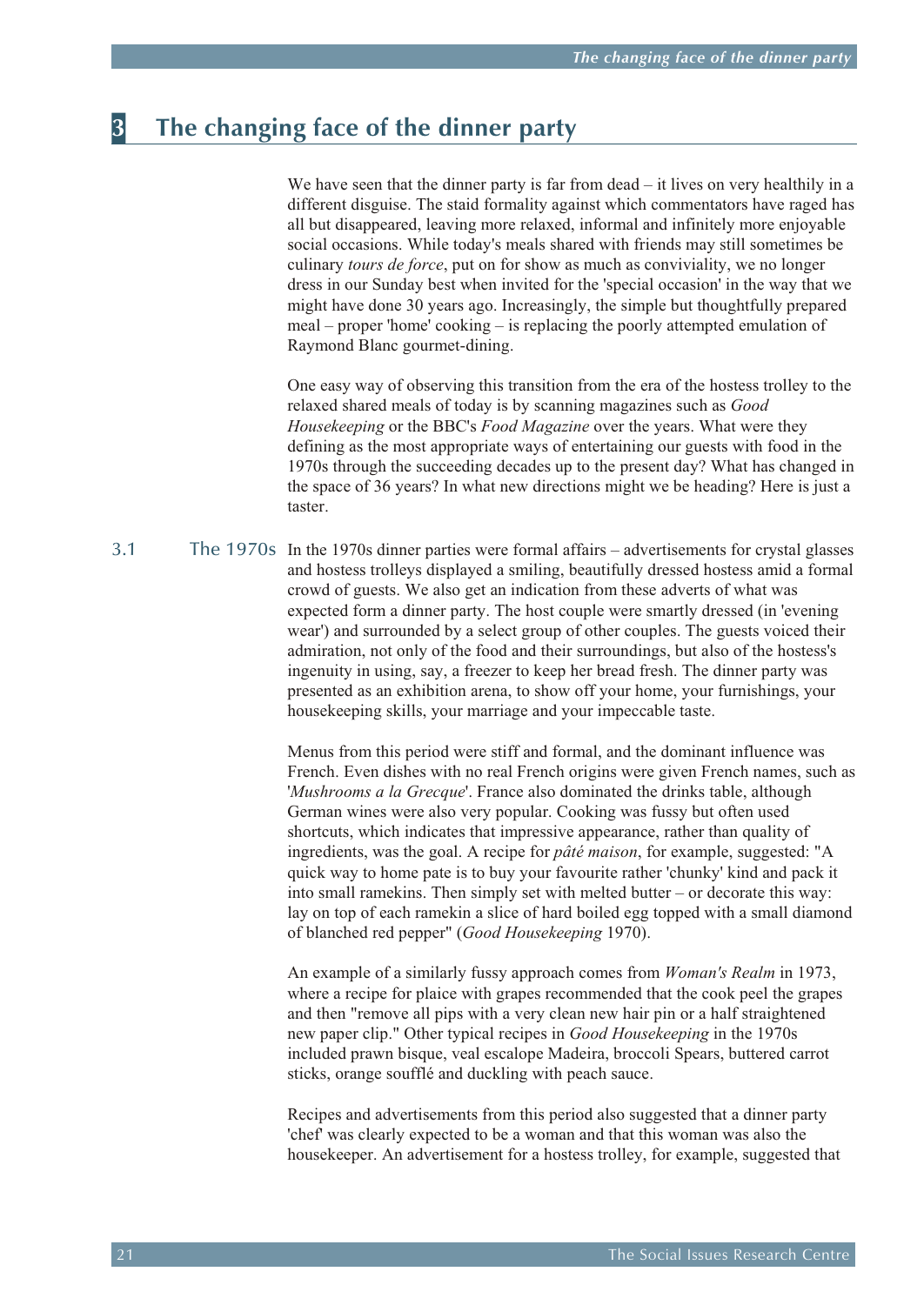<span id="page-21-0"></span>not only could you use their product for dinner parties but that it was also useful "for your husband's meal."

Dinner party recipes, while focusing on exhibition, also kept an eye on cost, with entire articles devoted to cooking with cheaper cuts of meat, or keeping a dinner party drinks bill down. In a number of cases a 'ready reckoner' was provided to allow the reader to calculate the exact cost of an entire dinner party.

Advice on new 'foreign' cuisines was provided in some magazines, with reference to Chinese, Indian and other ingredients. These were still seen, however, as quite new and exotic. To be on the 'safe' side you needed to stick with the French cuisine, including the fiddly *hors d'oeuvres* of salami cornets, liver sausage with gherkins, cucumber and tuna barrels, egg mayonnaise and prawns with melon.

Along with 1970s dinner party food went 1970s drinks, again with a strong emphasis on keeping costs down. An article on 'Drinks for a Crowd' from *Good Housekeeping* suggested that "Handing out drinks to your friends these days is like inviting them to dip their hands into your bank account." A 'play safe' dinner party list included: Sherry (dry and medium), "gin, with all its satellite bottles", Scotch, beer and tomato or orange juice – little mention of other wine here.

Where wine was featured it ether focused on, say, the snob value of French wines – an entire feature on claret in *GH* 1970 – or on ways of 'padding out' the expensive element. Recommendations for summer dinner parties, for example, included a 'wine cup' based on two bottles of Hock or Moselle mixed with sparkling water, lemon and Curacao. To this, they suggested, one could add some fruit to make it go even further. There was even the idea that *Sanatogen* tonic wine could be served to guests – "Ask for some today. You can enjoy it doing you good" (1973).

3.2 The 1980s At the beginning of the 1980s, the French dominance over dinner party recipes diminished somewhat, with new recipes from India and China making an increased appearance. Features on Asian and Chinese food, however, mostly presented it as something that you would encounter in restaurants rather than at home, although there were some suggestions for including such dishes in dinner party menus.

> Recipes continued to be fussy, but there was an increased emphasis on laboursaving and making the most of your leisure time. Advertisements for microwave ovens suggested that the hostess (still always female) wanted to maximise her leisure time as well as impressing her guests. Nineteen eighties drinks suggestions continued to be dominated by French and German wines, although a new fashion for adventurous cocktails was evident.

> *Tatler*'s 1987 'Cordon Blah' column provided a useful overview of culinary trends. On the subject of summer buffet food, for example, it suggested that "Above all, keep it simple. What could be better then the finest cold beef, home cooked gammon in cider with brown sugar and cloves, and a fine selection of salads."

> *Good Housekeeping* recommended the following 'make ahead meals for summer days': Salami stuffed chicken, hot corn filled tomatoes, smoked mackerel *gougère,* veal *Hongroise* (note the continuing French appelations), pork and olive pie, bacon apple and celery salad.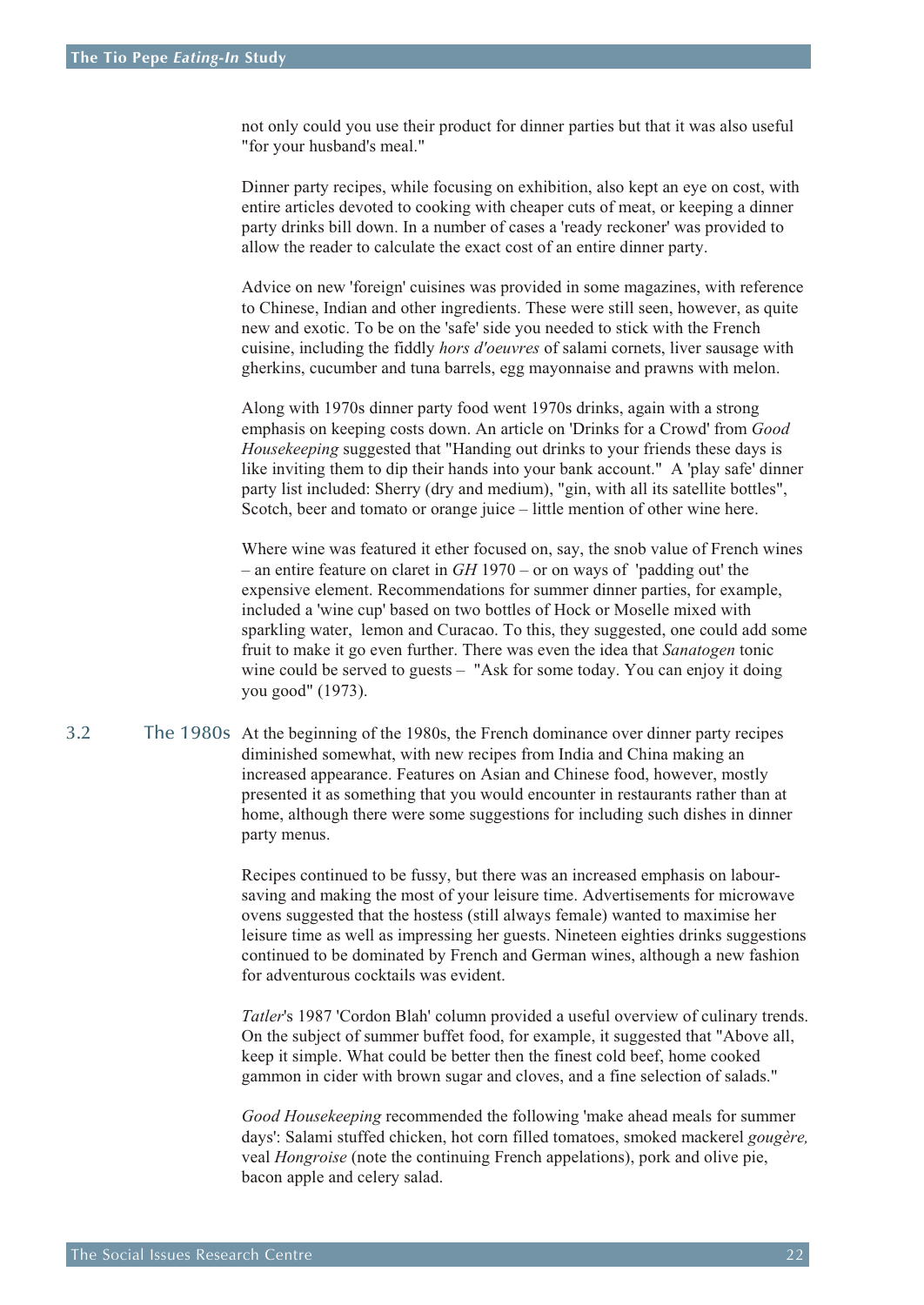<span id="page-22-0"></span>Other 1980s dinner party menus featured in magazines included melon and salami mayonnaise, fricassee of veal, mushroom stuffed tomatoes, blue cheese straws, beef in brandy and mustard, melon in ginger wine, roast stuffed ducklings, and the timeless lemon meringue pie.

*Good Housekeeping*'s dinner party menus from this decade also often included a box for wine tips to go with the meal – mostly French or German. "A truly dry white, well chilled, is first choice for the creamy sauced fish pie – more particularly a Loire wine – a white Saumur for instance."

We also start to find articles on 'starting a modest cellar' which also maintained an emphasis on French and German wines, although some other nationalities were mentioned. A *GH* article recommended choosing 'some for now': "They should be straightforward wines – reds and whites – for everyday drinking, maybe a rosé or two for warm weather, and then a handful of vintage reds and whites, mature vintage wines to open for the unexpected guest, or for yourself when you feel like indulging. "The reader is then recommended to 'save some for later': "There are wines that will bloom after a term in bottle ... Most of this, it should be said applies to red wine."

As early as 1980, however, Australian wines creep into the dinner party recommendations, alongside Eastern European offerings and the more recognised Italian wines: "The Muscat Blanc 1979 in our Australian wine offer is fresh, flowery and with an 'Alsace' style that would take well to the veal and its definitive accompaniments. If you prefer a red, you'd do better with something less heavy that the Australian ones on offer." Note that here the Australian wine is described with reference to the taste of a European one, suggesting that the New World was still in the process of establishing itself as a rival to Europe as a wine region.

3.3 The 1990s In the 1990s the *Tatler*'s 'Cordon Blah' column continued to focus on 'high end' food fashions. Early in 1990, columnist Tessa Waugh wrote: "When I was in France last summer I discovered a new fashion for serving hot goat's cheese." Emphasis was still on French cuisine, with Mediterranean touches. Another article discussed *foie d'oie entier* en bloc (preserved goose liver from which *pâté de foie gras* is made): "Surprisingly there is nothing more delicious than Sauternes to drink with a good foie, although some people may prefer champagne."

> *Good Housekeepin*g ran a special feature on the Alsace region in May 1990. Recipes include *Potée Boulangère*, *Poulet a la Bière, Croquettes de Semoule*, *Soupe aux Lentilles*, *Potage à la bière* and *Truite au riesling*.

The somewhat less up-market Woman's Own ran a feature in 1999 looking at 'Family Favourites' such as cottage pie with horseradish mash, bread and butter pudding with apricots, herby toad in the hole and macaroni cheese with gammon.

Diet and health issues became much more prominent in the 1990s. Advice on cooking a sea salt roast chicken pointed out that "Research has revealed a link between high levels of salt consumption and high blood pressure, increasing the risk of stroke and heart disease. The key is to use it moderately" (*Woman's Own*, September 1997). A Rosemary Conley diet supplement from 1997 suggested "Low fat recipes to help you lose weight and still eat – Pasta, chilli, curry, tacos, risotto and chocolate mousse!" Such health concerns were seen as important not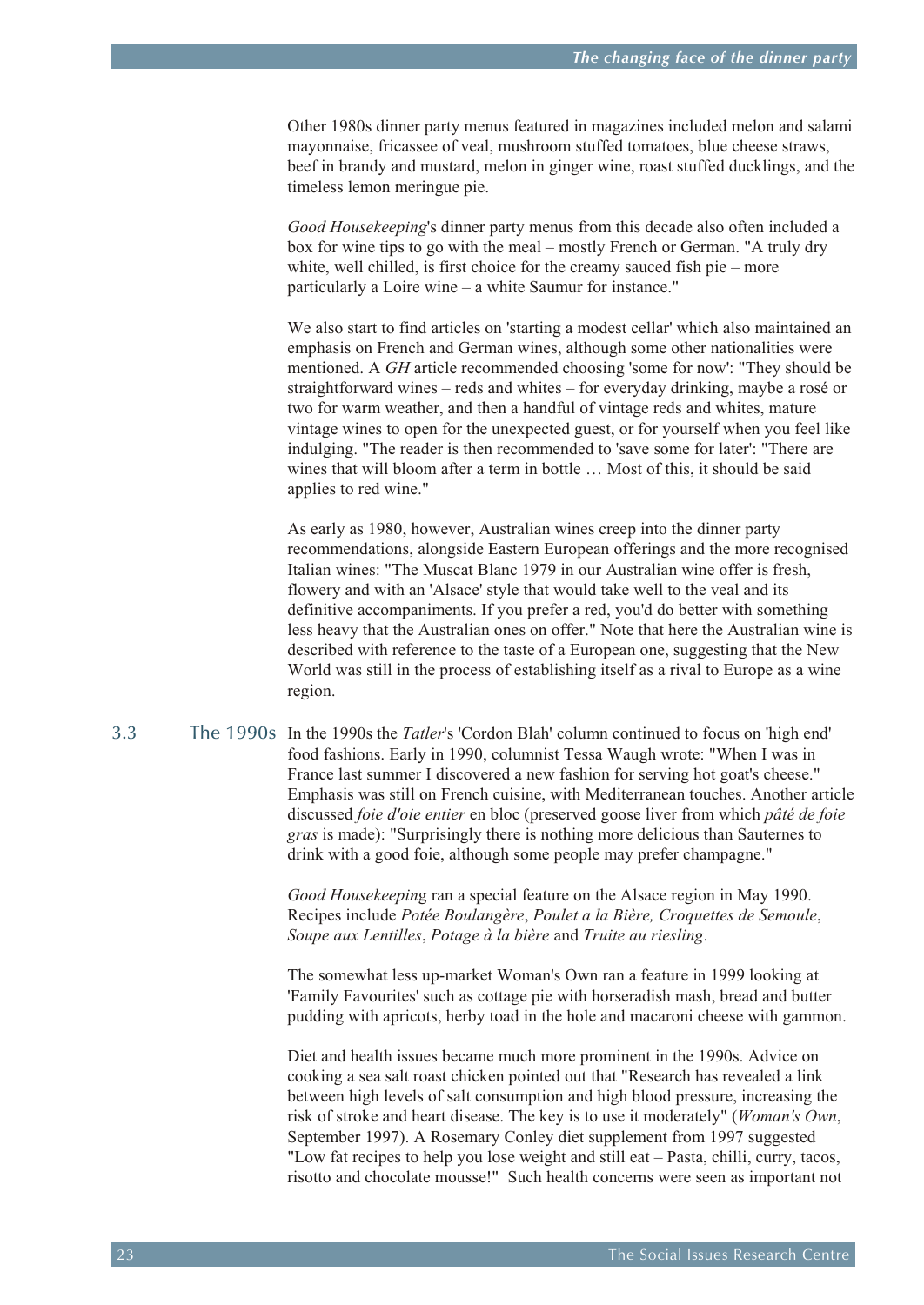only in guiding personal food choices but also appropriate when considering what to serve to your guests.

The geographical expansion of dinner party menus was very evident during the 1990s. In the *Woman's Own* 'master chefs' readers were introduced to fragrant Thai vegetables; California loin of pork with mango, date and apple salsa; North Indian keema curry; smoked salmon salad with potato cakes, tomato and cardamom coulis and similarly exotic offerings.

The BBC *Good Food* magazine's features from the 1990s tended to focus on traditional meals 're-vamped' or re-examined. A feature on 'the best Sunday lunch for you and your guests' included recipes for herb and lemon roast chicken with bacon wrapped leeks; roast carrots, sausage and apricot nuggets; stir fried snap peas with sesame seeds and soy sauce; wine-baked potatoes with gruyere and red wine gravy. Another menu for a similar occasion involved roast pork with sage and onion crust and crackling chips, spicy roast parsnips, cheese-topped carrot and potato puree and cranberry red cabbage. The fussiness of previous decades had clearly not been completely lost in the 1990s.

Suggestions for vegetarian dinner menus also started to appear in the 1990s, reflecting the new 'touchy-feely' sentiments of the decade. A letters page in *Good Food* magazine in 1997 asked about cooking for a mixed party of vegetarians and meat eaters. The magazine recommended saffron risotto cakes and risotto stuffed chicken as a main course, with marinated vegetables and olive and rosemary bread to start (1997).

Italian wine, which apart from Chianti or Barolo had previously been ignored by all but the most enterprising dinner party guides, now started to make an increasing impression in the 1990s, along with a much stronger emphasis on the acceptability of Italian food at dinner parties. Recipes for Pesto Vermicelli and Spaghetti Carbonara now started to oust the more familiar Spaghetti Bolognese – a dish that has never actually existed in Italy. Mention of it the 1990s now tended increasingly to use the correct term of '*spaghetti al ragù*'.

An edition of *Good Housekeeping* from 1990 included a feature on 'The Allure of the Alsace', with recipes, cooking tips and wine suggestions. Alsace drinks were recommended for cooking as well as drinking in recipes for *Truite au Riesling*, *Soufflé au Kirsch* and *Potage a la biere.* We were told that "In the area around Strasbourg, people go out for *Tarte Flambé* the way the rest of the world goes out for pizza. It's eaten as a first course or as a snack – and always washed down with local white wine."

Calorie-counting came into play in the 90s not only in the context of food but also in relation to drinks. A Rosemary Conley pull out from *Woman's Own* 1997 provided detailed information on the calorie content of a range of alcoholic drinks. The standard measure for a glass of wine, though, was given as 125ml – much smaller than the standard Noughties pub wine measures or those put in front of our guests at home these days.

In the 90s there was much more mention of supermarket own-brand wines, as the UK supermarket developed into a confident rival of the traditional off-licence. A Valentines Day special from Woman's Own in 1990 recommended serving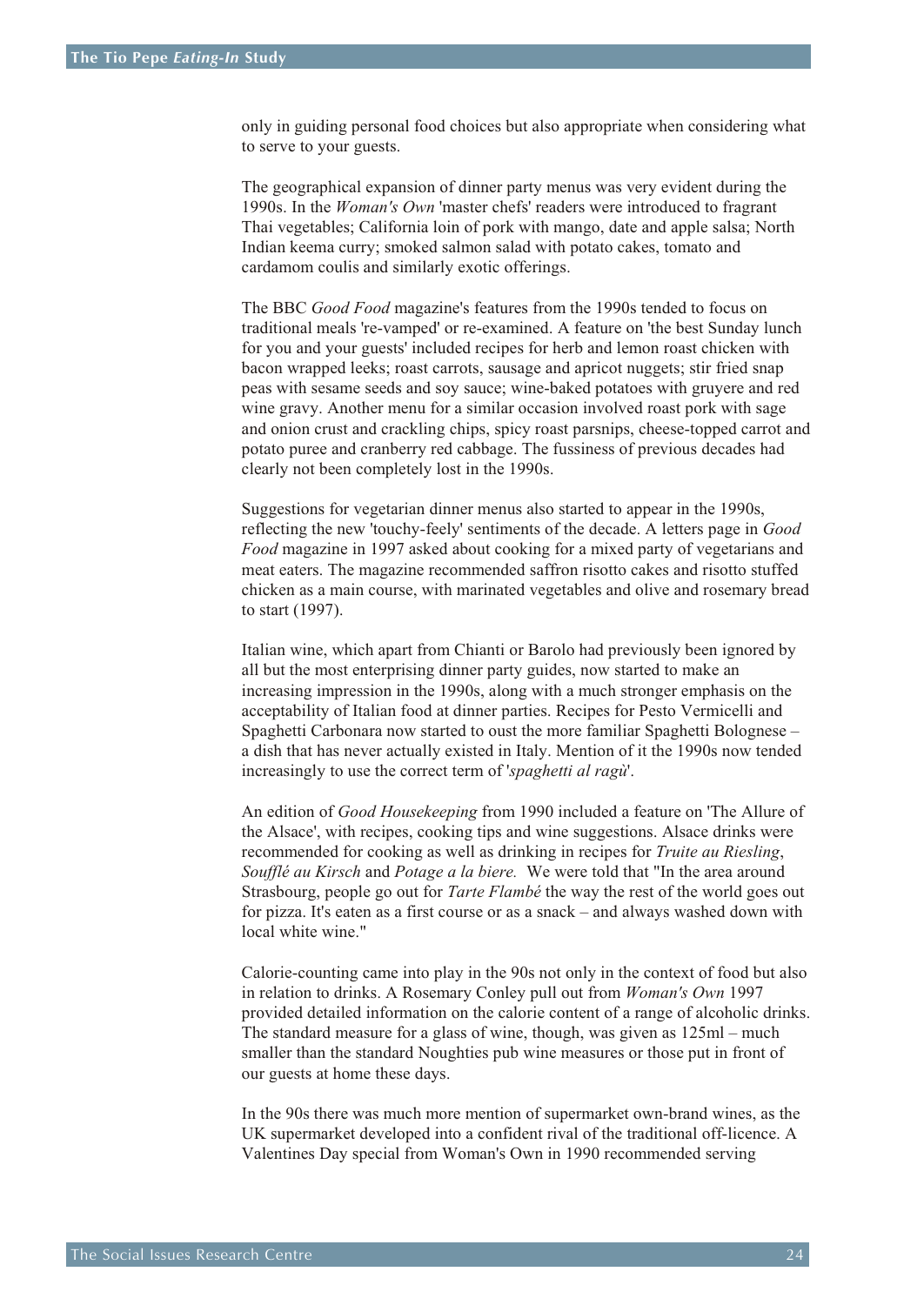<span id="page-24-0"></span>Monsigny Champagne – "Littlewoods' own label Non Vintage, a dry yet relatively inexpensive champagne, made from Chardonnay and Pinot Noir grapes."

In contrast to an increased focus on a wider variety of wines, dinner party menus from the *BBC Good Food* magazine and *Woman's Own* often now omitted specific wine recommendations, perhaps suggesting either that the reader was thought to be confident enough about wine to choose for themselves, or else perhaps that the occasion was no longer seen to be so formal as to merit carefully-matched wines.

While we find mention of Australian, Italian, Spanish and even Yugoslavia wines in the 1990s' guides to successful entertaining, we still find a rather conservative approach to accompanying drinks. There were also reminders in some articles of the 'mixers' of previous decades as replacements for 'serious' wines. Sangria, Calvados sparkle and even Greek Honey Brandy Cup still cropped up as something we might sip with our food. There was, however, a recognition that we had come a long way since the Hirondelles and Mateus Rosés of yesteryear as the British, it was alleged, were finally coming to terms that they were a part of Europe and the tastes in food and wine which go with that.

3.4 The Noughties It was at the start of this decade (the Noughties) that the reaction against the formal dinner party became evident. For the previous three decades we had been urged to provide our guests with 'restaurant food' – posh stuff that we never ordinarily cooked for ourselves at home but which showed that we had gone to the appropriate level of effort in order to put on a show. Such food may have fitted the formality of 70s and 80s dinner parties, when people dressed up and hosting husbands acted as amateur *mâitre d'*s , but now the emphasis switched to less formal sociability. In *Good Housekeeping* in 2000 we read: "Don't waste time cooking restaurant food – we've all wept over a recipe too hard for anyone but a Michelin-starred chef. Or grumbled at paying restaurant prices for food we could easily cook ourselves." The magazine recommended much less formal recipes such as Crisp Roast Pork with Apple Sauce, Savoury Bread and Butter Pudding and, with a somewhat retro view, Baked Alaska. Continuing the 'healthy eating' theme of the 1990s it also suggested that "Those not watching their weight can be as greedy as they like with the crackling."

> The Noughties also became the decade of the celebrity chef and this was reflected, and continues to be reflected to some extent, in food writing in magazines and newspapers. A spread from *Good Housekeeping* in 2000 contained recipes from "Three of Britain's top chefs," challenged to come up with a 3 course dinner for 6 on a budget of £20 including wine. James Martin came up with a 'relaxed Friday night dinner': Melon, ham and pecorino salad, salmon with beetroot and cauliflower and steamed jam sponge pudding, with suggested vegetarian alternatives. Nick Nairn provided a 'special menu for friends': Gnocchi with roast butternut squash and sage, chicken with chorizo and butter beans, and warm chocolate fondant. Paul Rankin's menu was for an 'easy any time lunch': Tomato salad with pickled shallots, Turkey Escalopes with vegetables and almond stuffed baked pears.

> *Good Housekeeping* also offered recipes for 20 'Beat the Clock Suppers', including pasta with chilli and tomatoes, chicken with black eye beans and greens, lamb with spicy couscous, halloumi and avocado salad, salmon laksa, garlic prawns with courgette and mint, potato and chorizo tortilla, cod with olive and tomato salsa, and so on. The idea that 'housewives' had unlimited time to prepare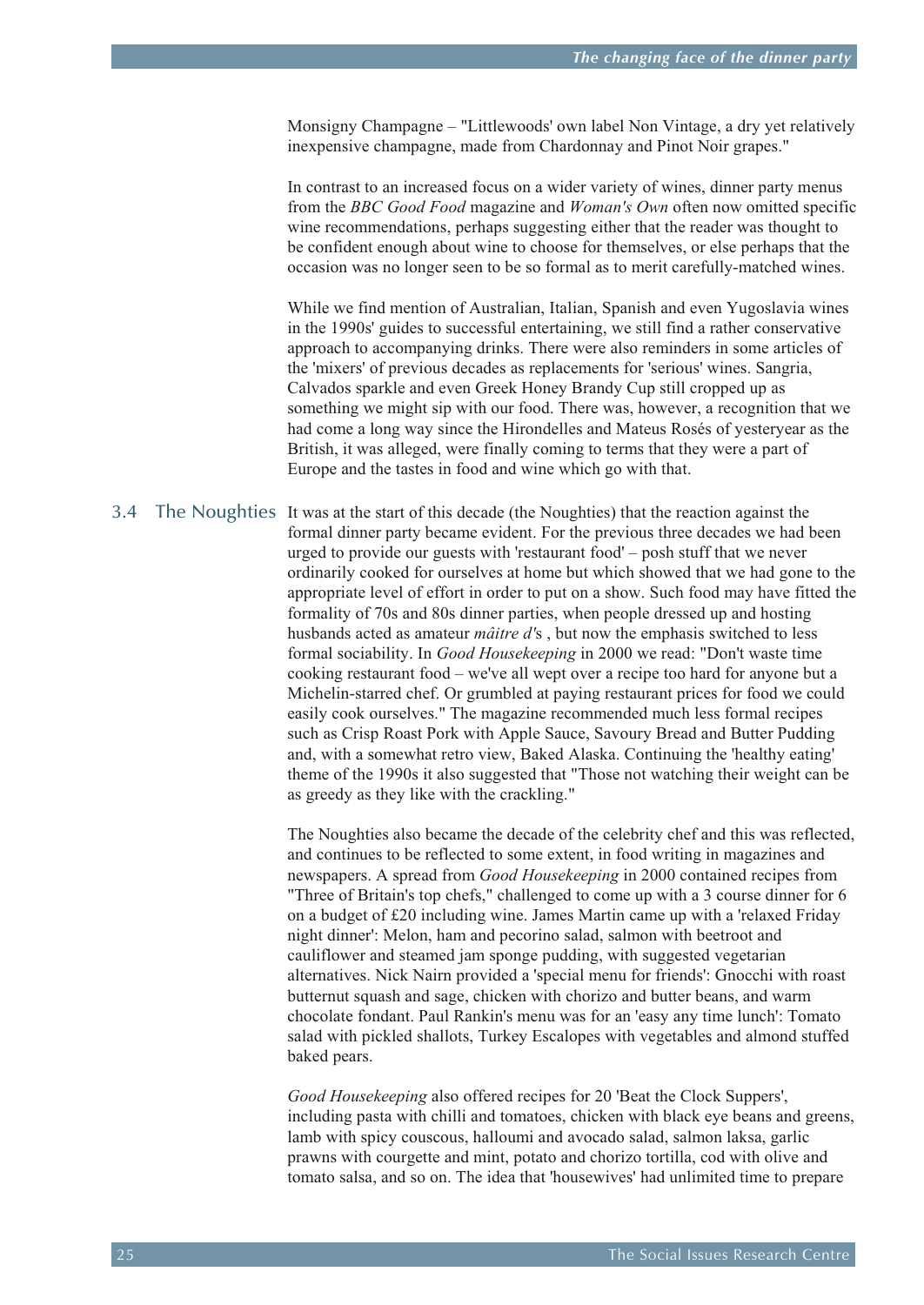elaborate meals and play hostess roles had clearly been rejected. The emphasis was now on expediency and taste rather than on laborious preparation.

The emphasis on healthy eating took a further step forward at the beginning of this decade. A very typical article in *Good Food* magazine gave tips on how to "Make comfort food healthy." They included buying a heavy based non-stick frying pan, griddling and roasting, and using fromage frais, yoghurt or buttermilk in place of cream or full fat milk. Elsewhere, the notion that such health-correctness should be applied to feeding one's guests was also evident.

With the rise of recipes provided by TV celebrity chefs in magazines and newspapers, recommendations for wines to to accompany them also started to appear in the 2000s. Many of these avoided the traditional burgundies, clarets and Tuscan 'super wines' and instead pointed us towards supermarket offerings such Hungarian Chardonnay 2003 from Asda, Minervois reserve selection 2002 from Sainsbury's, and Australian Unoaked Chardonnay 2004 from Somerfield.

In general, wine recommendations from the Noughties reflected two main developments – massive growth and increased acceptance of New World wines (and a generally wider range of international wine choices) and the increasing dominance of supermarkets as wine retailers.

There was an increased confidence evident in serving suggestions – dinner party serving plans recommended alternatives to the traditional red/ white wine choices of the past. For instance, an Irish themed menu recommended serving Guinness, despite the relative formality of the recipes – smoked salmon salad, beef stew.

The increased occurrence of wine and drinks columns in magazines in this decade was accompanied by a decline in wine recommendations made on cookery and recipe pages. Wine (and drinks more generally) beacme thought of as warranting their own reporting. Readers themselves are now perhaps felt capable of matching wine to food without specific 'guidance' – a recognition of their increasing knowledge and sophistication in this area.

Drinks are always subject to fashion and nowhere is this more evident than in the noughties' realm of cocktails. An article in Debenham's *Desire* magazine, for example, claimed that *"If you're still drinking Bellinis, it's time for a new tipple!"* Cocktail recipes became influenced by, among other things, celebrity bar tenders and pop culture references. The explosion in the consumption of the Manhattan and the Cosmopolitan in the late 1990s and early 2000s was arguably almost entirely due to the influence of 'Sex and the City.' Debenham's recommended recipes included: Mela Magic (Calvados, mint, Champagne, Limoncello), Rosso di Sera (pomegranate, vodka, apricot brandy) and Italian 74 (Aperol, gin, champagne).

A further development in drinking tastes occurred in the 2000s with the expansion of tapas bars throughout the country, led by the *La Tasca* chain. Sherry, sales of which had been in steady decline since the 1970s, received a partial filip as a result, with finos and manzanillas – very different from the ersatz 'creams' or even 'Cyprus' offerings of yesteryear – now seen as 'cool' to drink.

Finally in the noughties, we find recognition in the media that although the 'dinner party' might have been a 'fashion' of earlier decades, it was either making a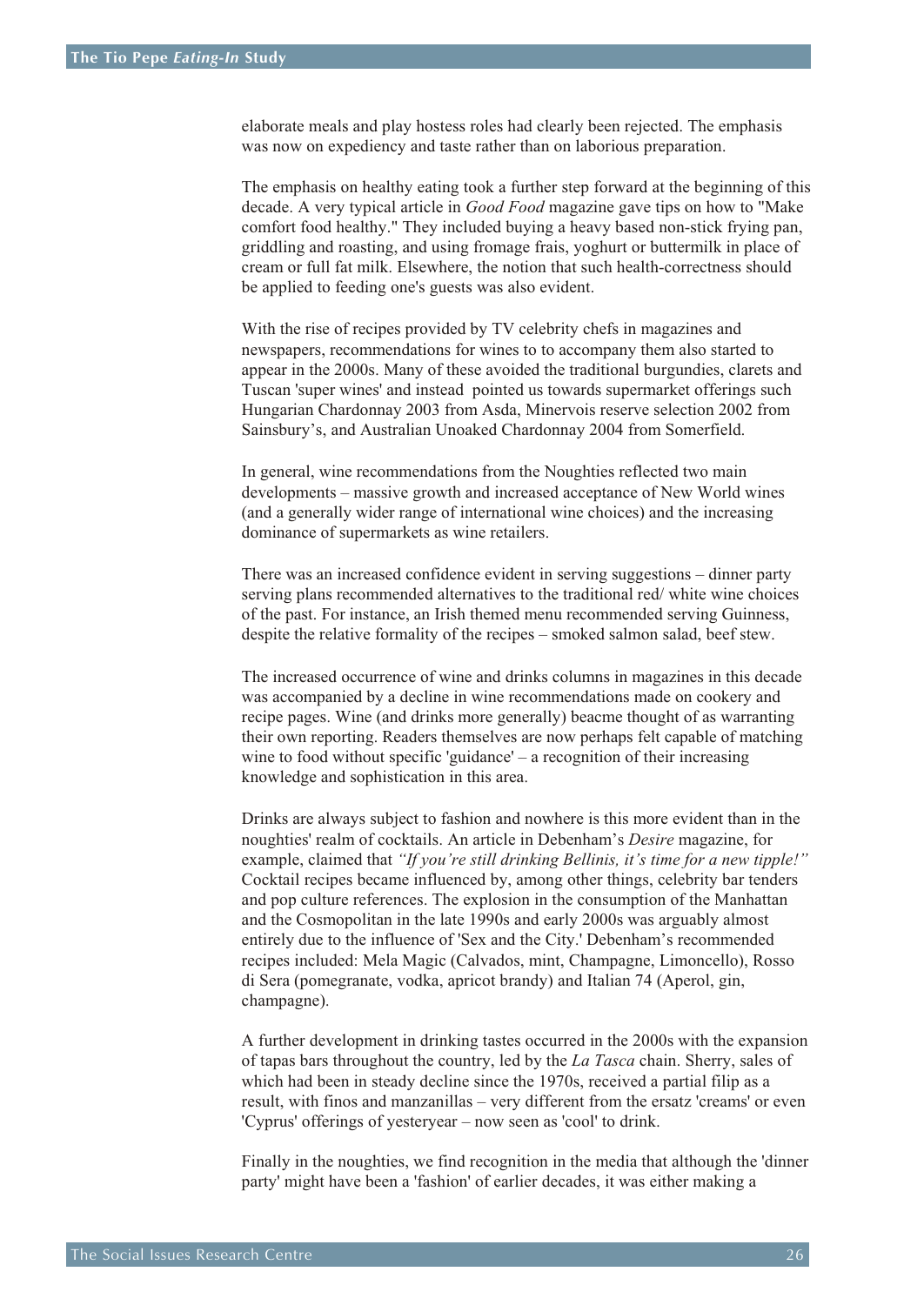come-back or else had not, in reality, faded away in the first place. Debenham's *Desire* magazine from summer 2006, for example, features suggestions for a summer garden party:

*"For a while it seemed the notion of throwing a dinner party had all but disappeared… However, like many Seventies fashions, the dinner party is making a glorious return, just in time for summer. This time, though, it's minus all the fuss and flourishes that made it such hard work (so no stuffing mushrooms, life really is too short!) relying instead on fresh, flavoursome food set against an elegant yet simple backdrop…"* 

How very true.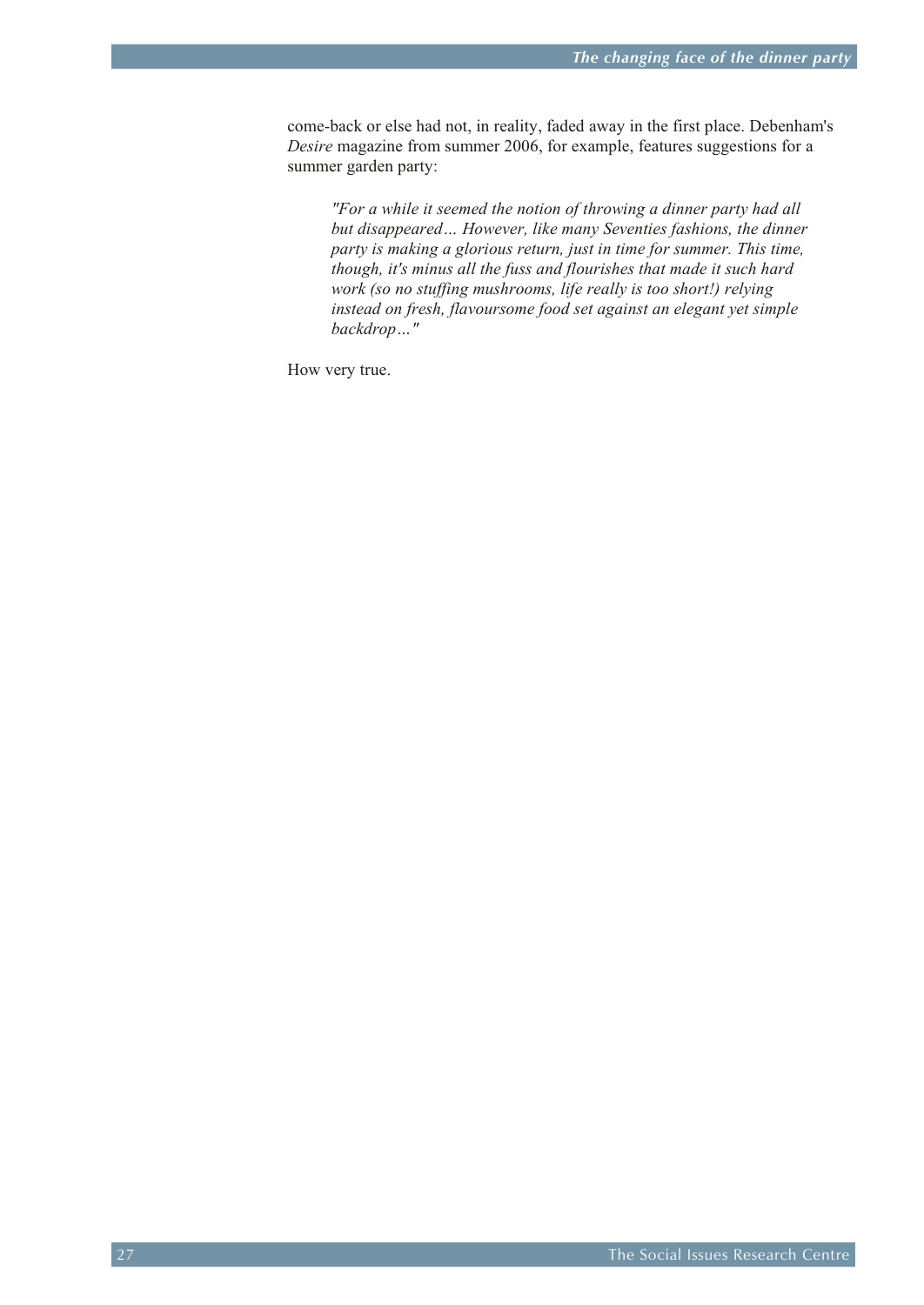## <span id="page-27-0"></span>**4 Summary and conclusions**

### 4.1The dinner party Contrary to the professional pessimists who would have us believe that society is is dead. Long falling apart and that we are increasingly less sociable as a nation, eating together live the dinner with friends at home is alive and well. All that has changed is that we no longer party! use the term 'dinner party' so much. It is a bit pretentious and conjures up images of the stiff, formal gatherings that are as now as dead as the hostess trolley. Instead, more relaxed more sociable gatherings continue the timeless rituals of sharing food and eating together – traditions that have been with us since the Stone Age.

4.2 Keep it causal We can see these changes in the magazines devoted to informing us about what constitutes 'good taste' at any one point in time. The recipes and serving styles that were so fashionable in the 1970s would now seem very out of place in today's kitchens and dining areas. We no longer 'dress up' in the formal manner that was once required. Rarely do we encounter lead crystal glassware or silver serving spoons. Instead, however, we probably eat much better food and certainly drink much better wine

> As a nation we engage in over 300 million eating-in gatherings every year, with over half us playing host or guest every month or more often. The well-to-do among us tend to be the most frequent social diners, but many of those on relatively modest incomes are equally keen to have their friends around for a meal every few weeks or so. It may not be in a dining room as such – today's 'starter home' rarely comes so equipped – but with a Jamie Oliver or Nigella Lawson 'bible' to hand we can make up for that.

- 4.3 Keep it 'British' While the hosts and hostesses of the 1970s and 80s sought to impress their guests with pastiches of French restaurant cuisine (rarely successfully) today's modern equivalent of the dinner party is more likely to feature 'good old' British fare – the roasts, stews and puddings that previous generations would have recognised as 'proper home' cooking. Equally, we are comfortable with proving classic Italian dishes – what could be simpler than boiling a pot of pasta and adding a jar of quality sauce – or Indian curries and tikka massalas, now almost redefined as British 'classics' themselves. French dishes, once so *de rigeur* at the dinner party *qua* dinner party, have now been relegated to sixth place in today's eating-in popularity.
- 4.4 Men in the Another big change over the past few decades has been in the involvement of men kitchen in the preparation of food. In the 1970s their role was primarily that of meeters and greeters, pouring the drinks and, of course, carving the meat – that legacy of our hunter-gather past. Today, the meal is provided by the male half of the couple on almost 40% of occasions. A further 35% of men also claim to 'share' the cooking with their partners. Here, however, there might be a special interpretation of the word 'share'. Only 24% of women think that what men contribute constitutes 'sharing'.

This rise of the male home 'dinner party' cook is undoubtedly due in part to the advent of the TV chef. To cook is now to be trendy, even macho and 'pukkah'. And the recipes of the modern cook book, conveniently using ingredients to be found on the shelves of supermarkets that the authors themselves promote, are